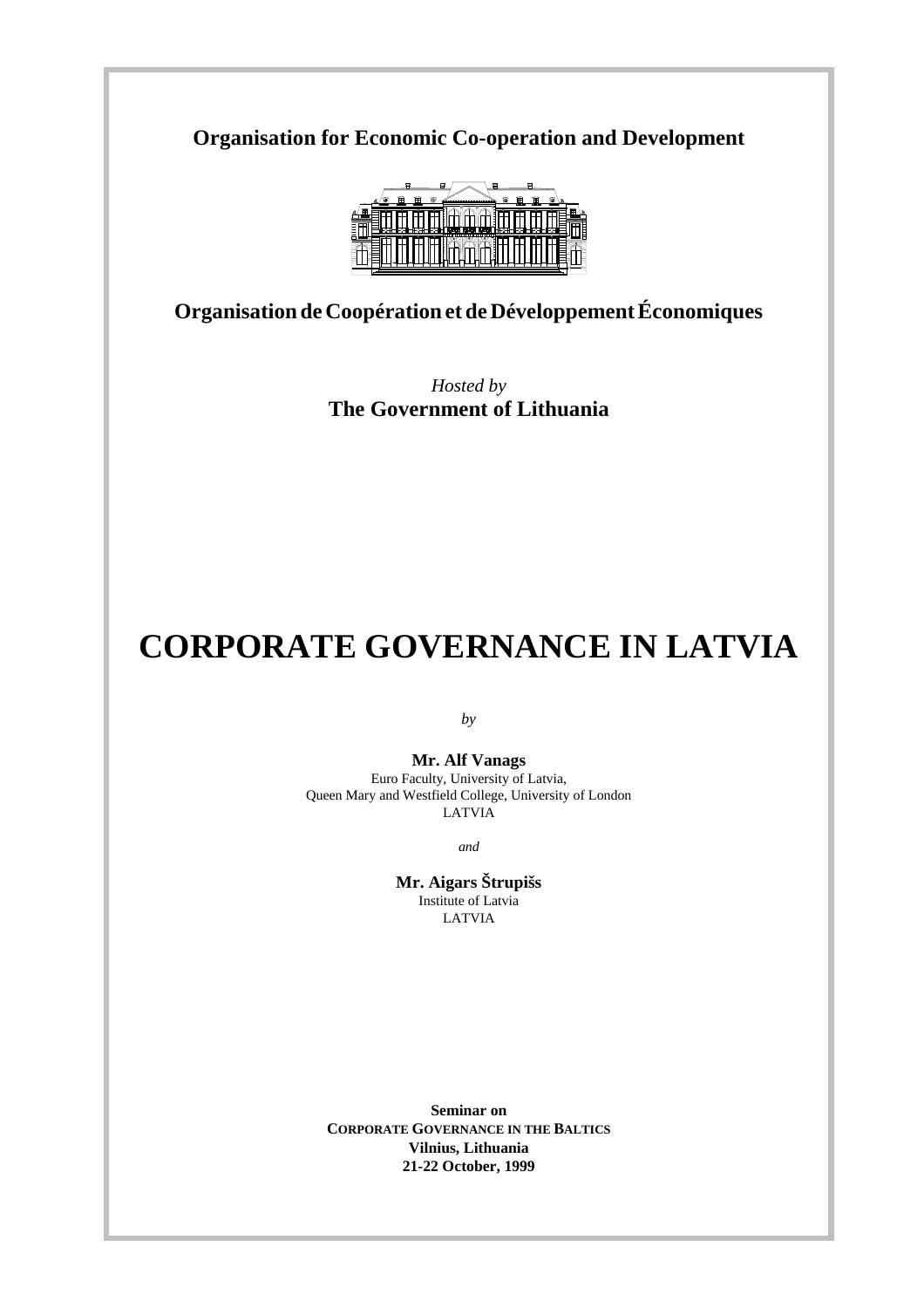## **TABLE OF CONTENTS**

| $\label{prop:1} The\,\,Gorporate\,\,Goverance\,\,Agents\,\,\,\,\,\,\,\,\,\,\,\,\,\,\,\,5$ |  |
|-------------------------------------------------------------------------------------------|--|
|                                                                                           |  |
| PART III. THE REGULATORY FRAMEWORK AND THE ROLE OF POLICY  15                             |  |
|                                                                                           |  |
|                                                                                           |  |
|                                                                                           |  |
|                                                                                           |  |
|                                                                                           |  |
|                                                                                           |  |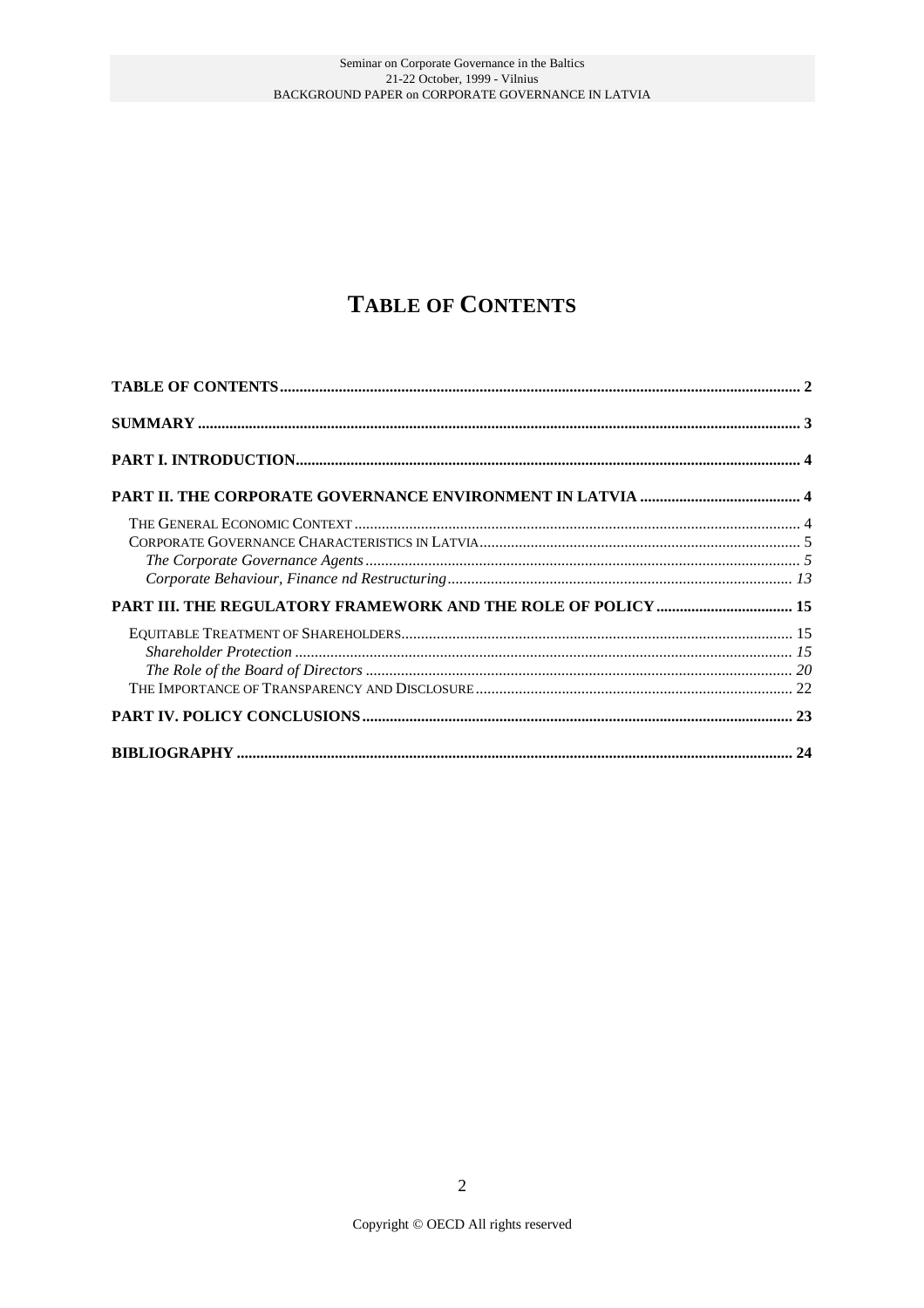## **SUMMARY**\*

- I. Latvia emerged from its rather severe transitional recession with a relatively stable macro economy, which has been able to withstand two subsequent macro shocks. A principal current worry is continuing deterioration in the current account and a worsening of public finances.
- II. The corporate governance environment has been shaped by the privatisation process with its emphasis on identifying a strategic investor for most privatised enterprises.
- III. Corporate ownership is rather highly concentrated with very few listed companies being without a major shareholder i.e. with shares in excess of 30%. This is rather similar to other emerging market economies.
- IV. Nearly half of Latvian shares are foreign owned. This could include 'offshore companies'.
- V. Most of the top ten Latvian companies remain state owned, though Latvenergo, the Latvian Shipping Company and Lattelekom are slated for privatisation.
- VI. The Riga Stock Exchange is in poor shape with low trading volumes, low market capitalisation and has relied very heavily on the privatisation programme for much of its impetus. OTC and dealings in non-listed shares dominate official RSE turnover.
- VII. The banks own very little equity but are playing an increasing if still limited role in providing credit for fixed investment. The major banks are also taking a role in monitoring and restructuring of some enterprises.
- VIII. At the end of the first quarter of 1999 6% of bank loans were regarded as "non-performing" and 5% as "close-watch".
- IX. There is no significant institutional involvement in corporate ownership and control.
- X. FDI has been a major source of financing investment in Latvia but declined significantly in 1998.

<sup>\*</sup> The views in this report are those of the authors and do not necessarily represent the opinions of the OECD or its Member countries.

This background paper was prepared within a set of guidelines provided by the OECD, in order to ensure homogeneity and render cross-country comparisons easier.

The data and discussion focus on large, mostly listed companies and corporate groups, although some observations on smaller companies are also made. No original research, such as new data gathering or corporate surveys was required. Authors were asked to survey existing data and published materials. In some cases, complete and well-supported answers to questions were not possible, due to a lack of data or due to irrelevance of specific questions in the context of individual country environments.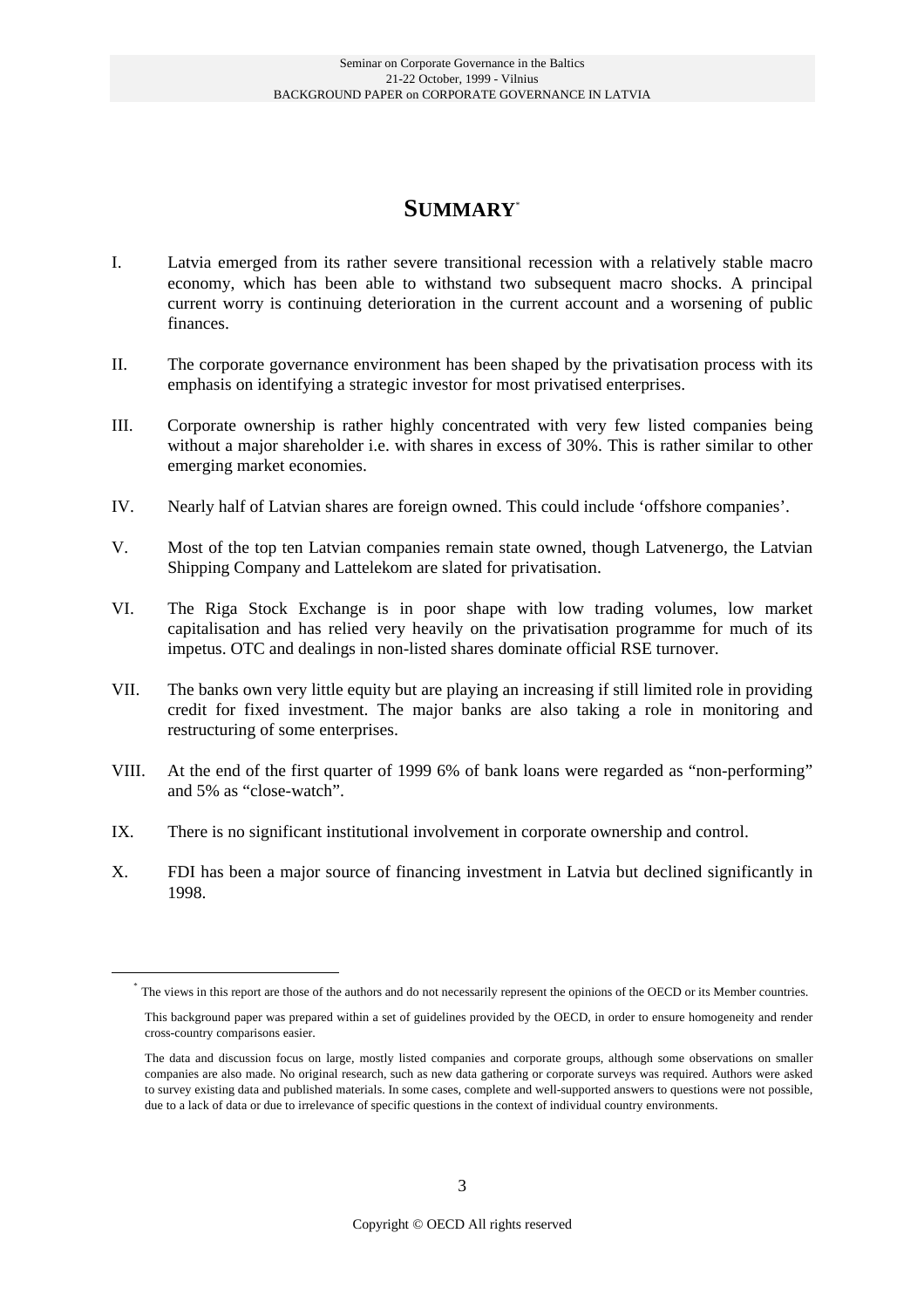XI. There is perceived to be a close relationship between business and politics and the business/political environment is perceived as dominated by groupings established in the relative free-for-all of the late Soviet and early independence periods.

## **PART I. INTRODUCTION**

1. At a very general level the corporate governance environment of Latvia has been dominated by two factors. In the first instance events were shaped by the necessity to confront the problems associated with Latvia's disengagement from the economic and legal structure of the Soviet Union following the not entirely anticipated and somewhat abrupt resumption of independence in the late summer of 1991. The early post-independence period was marked much confusion and involved disputes concerning ownership and obligations of previously all-Union enterprises. For nearly three years independent Latvia's legislative agency remained the Supreme Council, inherited from the Soviet period, until the Council was replaced by the newly elected 5th Saeima in 1993. A number of early privatisations were undertaken on the basis of Soviet legislation. The early division of ownership of state property emerged from this rather turbulent and shifting environment.

2. In the subsequent period Latvia has taken on the difficult task of creating a market economy in a newly created country – something for which there was no theoretical or practical model. An important element in this task, and one that has impinged directly on the ownership and control of major Latvian enterprises, has been Latvia's privatisation programme. Many of Latvia's most important private companies are the product of this process as is the Riga Stock Exchange.

## **PART II. THE CORPORATE GOVERNANCE ENVIRONMENT IN LATVIA**

### **THE GENERAL ECONOMIC CONTEXT**

3. The starting point of the Latvian economy in 1991 was characterised by deep structural integration with the all-Union Soviet economy with something like 90% of trade conducted with the rest of the Soviet Union. Effectively, at the start of independence Latvia had no independent foreign trade. Much of the period since then has been characterised by the tensions which have arisen between the need to create an independent economy, oriented towards natural trading partners in the West, and preserving the advantages of traditional connections with equally natural, but now politically problematic, trading partners in the East. Today, the EU is collectively by far Latvia's biggest trading partner. However, with a trade share of around 15% Russia remains an important destination for Latvian exports and is of course a major supplier of energy and materials as well as being the origin of much of Latvia's important transit trade.

4. Latvia's macro-economy has been characterised by three shocks – one internally generated and two external shocks. These can be identified in Table 1 which shows the behaviour of some key Latvian macroeconomic variables since 1991.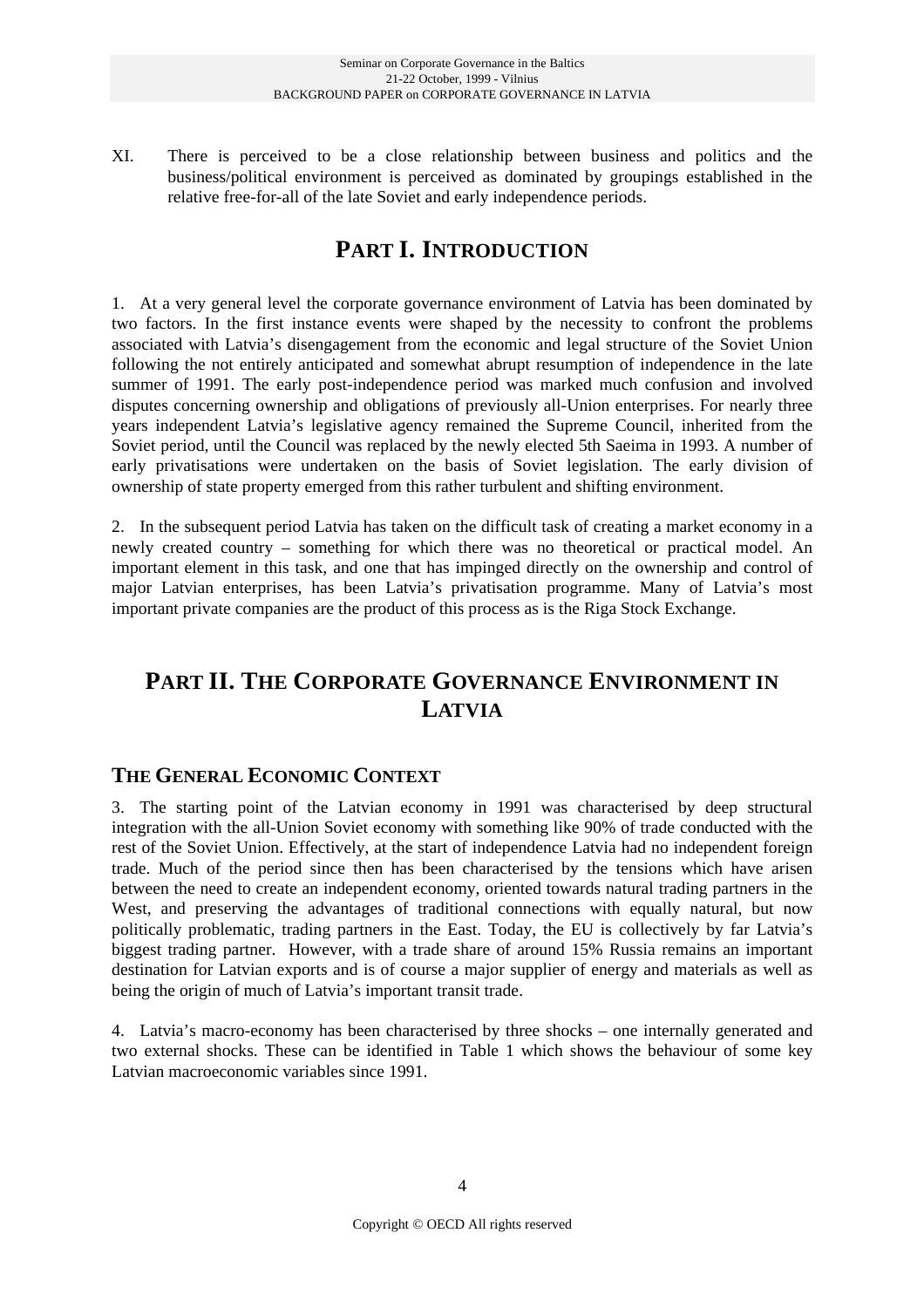|                        | 1991    | 1992    | 1993    | 1994    | 1995   | 1996   | 1997   | 1998    |
|------------------------|---------|---------|---------|---------|--------|--------|--------|---------|
| GDP at constant prices | $-10.6$ | $-34.9$ | $-14.9$ | 0.6     | $-0.8$ | 3.3    | 8.6    | 3.6     |
|                        |         |         |         |         |        |        |        |         |
| Industrial output      |         | $-46.2$ | $-38.1$ | $-9.5$  | $-6.3$ | 1.4    | 6.1    | 2.0     |
|                        |         |         |         |         |        |        |        |         |
| Agriculture            | $-1.7$  | $-28.6$ | $-18.2$ | $-15.0$ | 3.1    | $-5.3$ | 4.9    | $-4.8$  |
|                        |         |         |         |         |        |        |        |         |
| Inflation              | 172     | 951     | 108     | 36      | 25     | 17.6   | 8.4    | 2.8     |
|                        |         |         |         |         |        |        |        |         |
| Current account (%GDP) | ۰       | 1.7     | 14.4    | $-0.2$  | $-4.2$ | $-5.5$ | $-6.1$ | $-11.1$ |
|                        |         |         |         |         |        |        |        |         |

#### **Table 1: GROWTH RATES OF BASIC INDICATORS**

Sources: Central Statistical Bureau and Ministry of Economics

5. The magnitude of the initial output decline illustrates the severity of the initial shock experienced by the Latvian economy – the cumulative output decline over 1990-93 was about 50% placing Latvia only just outside what Mundell (1997) has called the group of countries which experienced "high contractions". By comparison, Estonia experienced a cumulative contraction about 30% and Lithuania one of about 65%.

6. The second macro shock followed the collapse of Banka Baltija in the spring of 1995, which at that time was, by a large margin, Latvia's major bank with more than 40% of the population as depositors. This reversed the recovery of output that had started in the previous year – perhaps by as much as 2% of GDP. It also seriously damaged the fragile credibility of the banking system – Latvia remains very much a cash economy.

7. The Russian crisis in the late summer of 1998 was the third shock and severely affected trade with Russia with knock-on effects on growth. Latvian growth in 1999 is expected to be about 1%, much down on recent years, largely as a consequence of the crisis. Food processing and textiles are sectors that have been particularly affected. Latvia's banking sector was also heavily exposed to Russian paper and was badly affected with many banks posting losses and with the Riga Commercial Bank a notable victim.

8. Finally, the growing current account deficit accompanied by a worsening fiscal situation represent cause for concern. Last year the current account stood at over 11% of GDP and no longer appeared to be "financed" by the same levels of FDI, as was the case hitherto. The state budget, which for most of the post-independence period has been broadly in balance, is slipping into a 2% of GDP deficit in 1999.

### **CORPORATE GOVERNANCE CHARACTERISTICS IN LATVIA**

#### **THE CORPORATE GOVERNANCE AGENTS**

9. Latvia's corporate and financial landscape has clearly been shaped by its privatisation process – by both its successes and its failures. Many of the most important private enterprises have been created by privatisation but some of the very largest enterprises remain in state hands because of disagreements about how they should be privatised. This section starts with brief discussion of the privatisation scheme. It then proceeds to a description of the current ownership structure of the most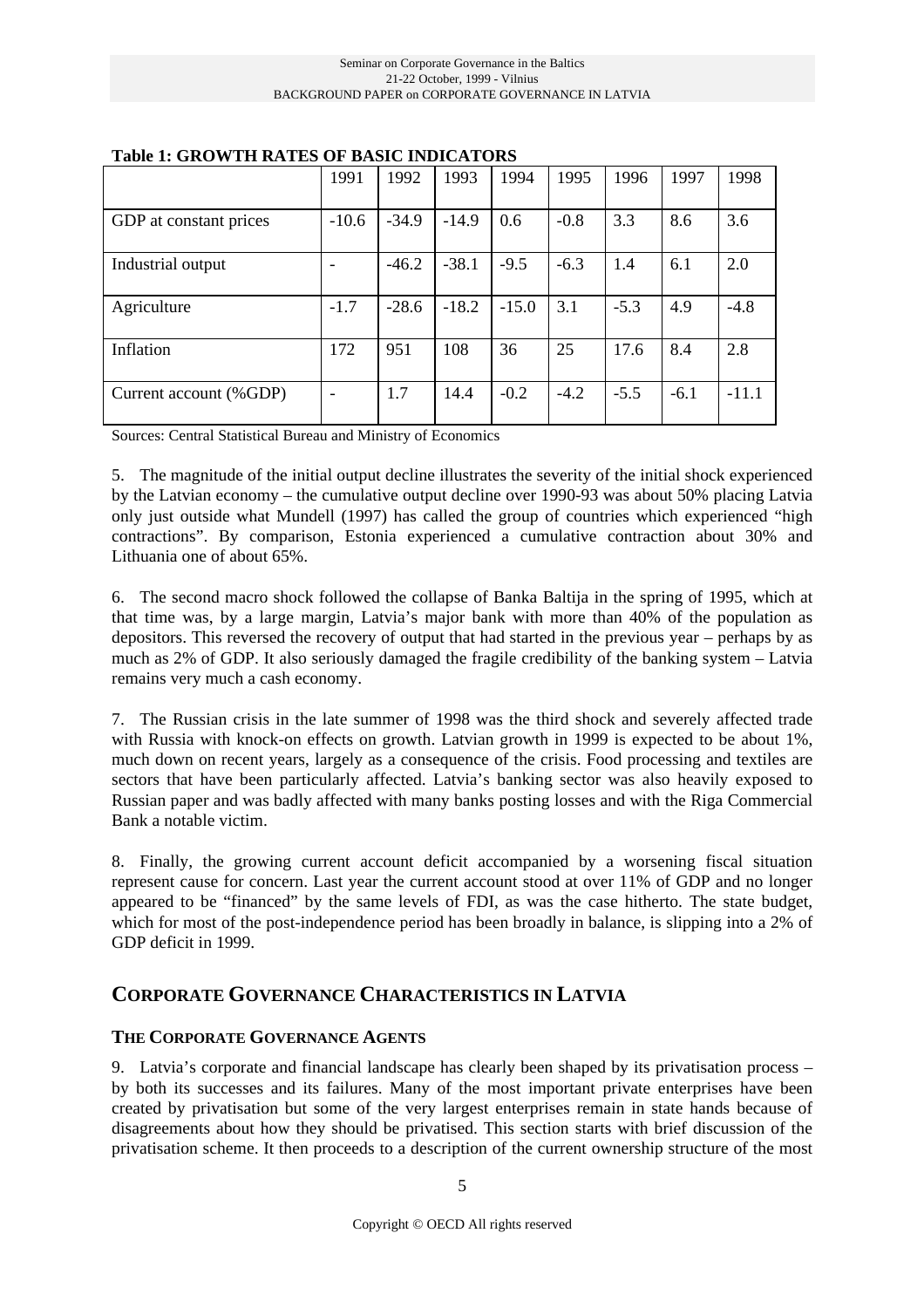important Latvian and enterprises and a discussion of the role of major shareholders, of banks, of the Riga Stock exchange and of foreign investment.

#### **THE PRIVATISATION PROCESS**

10. This Latvian privatisation process divides conveniently into two phases. In the first phase, which ran from 1991 to 1995 but was preceded by some de facto privatisation under Soviet co-operative arrangements, privatisation was mainly in the sphere of small enterprises, typically various kinds of service enterprise e.g. restaurants, which previously had been run by municipalities. The form of privatisation was typically a management/employee take-over. During this phase most such small and medium size state/municipal enterprises were privatised. At the same time, according to Jones and Mygind (1998), during this period 222 larger enterprises were also privatised, often by sale or lease to insiders. Typically, the task of preparing an enterprise for privatisation was left to the ministries that had been 'responsible' for the enterprise under the previous regime.

11. According to the results of a survey on ownership conducted by the Latvian Central Statistical Bureau and reported by Jones and Mygind (1998) the end product of this first phase of the privatisation process was an ownership structure in which the dominant form was majority insider ownership. Table 2 shows the ownership structure at the start of 1995 for all enterprises and also for larger enterprises i.e. those with a workforce in excess of 200.

12. Notable features of the structure reported in Table 2 include: i) that 51% of enterprises were owned by insiders and ii) a large proportion of larger enterprises remained in state ownership and iii) very few enterprises did not have a majority owner.

|                   | Tabic 2. ENTERI RISE O WNERSHII "STROCTORE IN EAT VIA JANCART" 1, 1773 |          |          |         |             |  |  |
|-------------------|------------------------------------------------------------------------|----------|----------|---------|-------------|--|--|
|                   | State                                                                  | Foreign  | Domestic | Insider | No Majority |  |  |
|                   |                                                                        | Outsider | Outsider |         |             |  |  |
|                   |                                                                        |          |          |         |             |  |  |
|                   |                                                                        |          |          |         |             |  |  |
| All enterprises   | 16%                                                                    | 5%       | 26%      | 51%     | 2%          |  |  |
| Enterprises with  |                                                                        |          |          |         |             |  |  |
| workforce $> 200$ |                                                                        |          |          |         |             |  |  |
|                   | 41%                                                                    | 6%       | 29%      | 23%     | 0%          |  |  |
|                   |                                                                        |          |          |         |             |  |  |

### **Table 2: ENTERPRISE OWNERSHIP STRUCTURE IN LATVIA JANUARY 1, 1995**

Source: Jones and Mygind (1998)

13. For reasons that were partly to do with the hitherto slow pace of large scale privatisation, unsatisfactory aspects of decentralised privatisation, and the realisation that there was potential for significant state revenues from privatisation, the Latvian Privatisation Agency (LPA) was created in April 1994 in order to take over centralised management of the remainder of the privatisation programme.

14. The creation of the LPA initiated the second phase of the privatisation programme which also coincided with the emergence wider concern about corporate governance, about the role of privatisation in creating capital markets and also about fairness in the distribution of hitherto stateowned property. It was by then recognised that simply to transfer ownership to any private owner may not be sufficient to ensure a well-functioning market economy.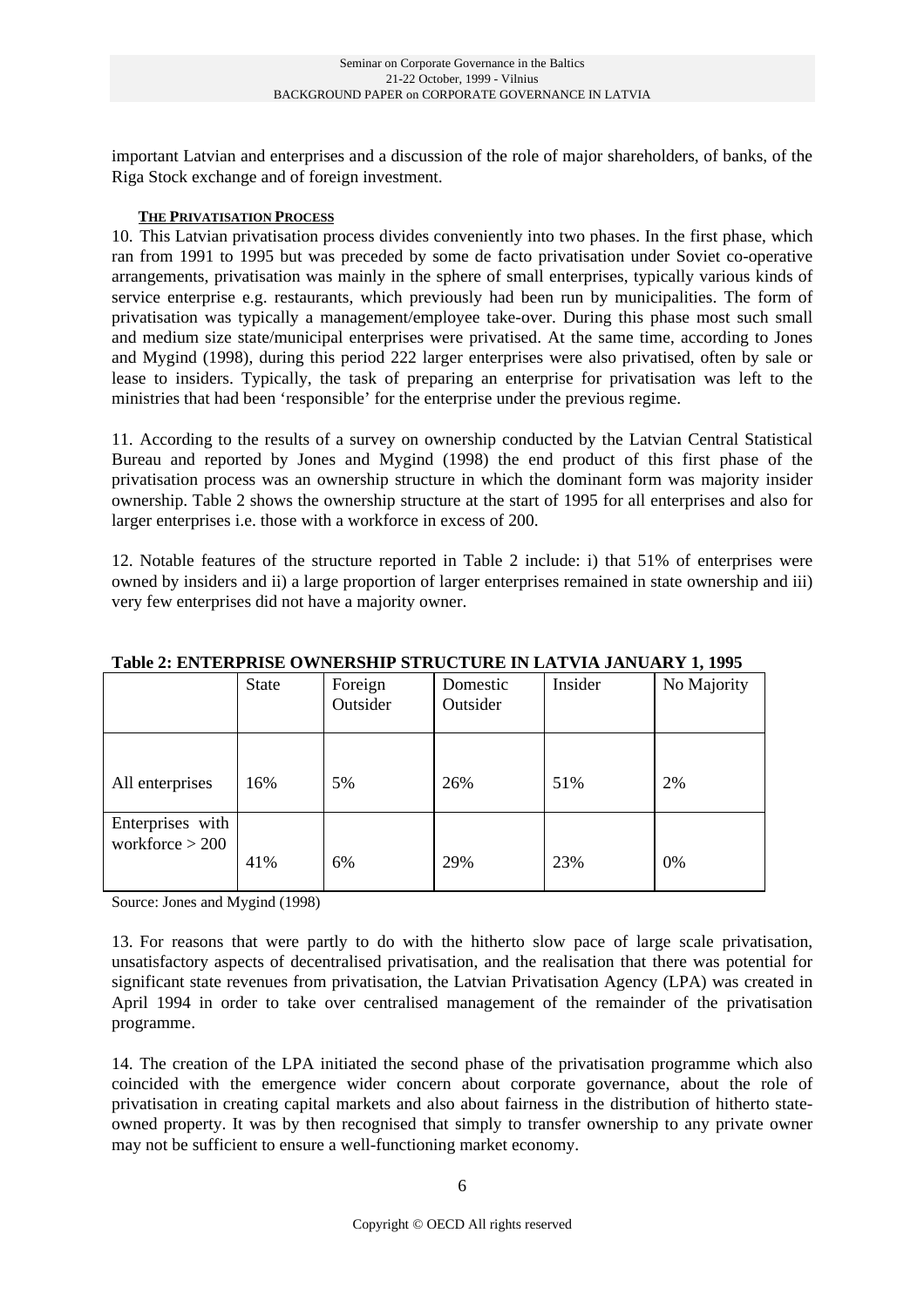15. These concerns took concrete form in two specific aims of the privatisation process – one of which has been achieved and the other not. One aim was to find for each enterprise strategic investors, thereby avoiding the kinds of corporate governance issues that were apparent in, say, Russia. This aim has largely been achieved. The other aim was to promote widespread share ownership through the privatisation certificate scheme that was intended to provide ordinary residents with the means of acquiring an interest in the privatised enterprises. In practice, this has not really been achieved with vouchers have trading at a heavy discount on their nominal value and with many of them remaining unused. Although at the beginning of 1999 there were 75000 registered shareholders in Latvia (three time the number in the previous year) "natural persons", i.e. individuals, owned only 17% of Latvia's shares by value.

16. This second phase of privatisation has achieved the divestiture of 95% of Latvia's state owned enterprises. Nevertheless, several of the biggest and most important state enterprises remain unprivatised, most notably Latvenergo and the Latvian Shipping Company, or only partly privatised e.g. Lattelekom.

#### **OWNERSHIP STRUCTURE**

17. The pattern of corporate ownership in post-independence Latvia has been shaped by two forces: i) the privatisation process as described above and ii) by the creation of new private companies. Table 3 shows the distribution of registered enterprises by type of enterprise since the creation of the State Enterprise Register. The table also indicates the average fate of each kind of enterprise and it can be seen that more than half of the enterprises originally registered in Latvia are no longer active and most of the inactive ones have definitely been terminated. The most popular type of enterprise in Latvia is and has been the "sabiedrība ar ierobežotu atbildību" or for short "SIA" which is a literal translation of "limited liability company". The other important form of private enterprise is the "akciju sabiedrība" or (A/S) which is literally "stock company" or joint stock company. Many of the larger private enterprises are in the form of an A/S which is a form akin to a Western public company. The SIA form is closer to a partnership or closed company and does not issue 'bearer shares". The A/S form of company can also issue a variety of other potentially marketable securities that are not allowed for a SIA.

18. The table 3 shows that currently there are just over 50,000 active registered companies in Latvia and nearly two thirds are of the SIA type. Mostly, these are small and also mostly newly created although some quite large and important enterprises are of the SIA type and some have also been important recipients of foreign investment.

| Type of enterprise                          | Registered | Active | Inactive | Terminated |
|---------------------------------------------|------------|--------|----------|------------|
| Total number                                | 106,543    | 52,686 | 16,118   | 37,739     |
| Limited liability company<br>$(SIA)$ $(\%)$ | 65.6       | 64.8   | 54       | 71.5       |
| Joint stock company<br>(A/S)                | 2.1        | 2.7    | 1.2      | 1.7        |
| State enterprises                           | 1.2        | 0.3    | 0.1      | 2.8        |
| Municipal enterprises                       | 1.3        | 1.2    | 0.1      | 1.7        |

#### **Table 3: ENTERPRISES REGISTERED AT AUGUST 1 1999 (excluding rural enterprises)**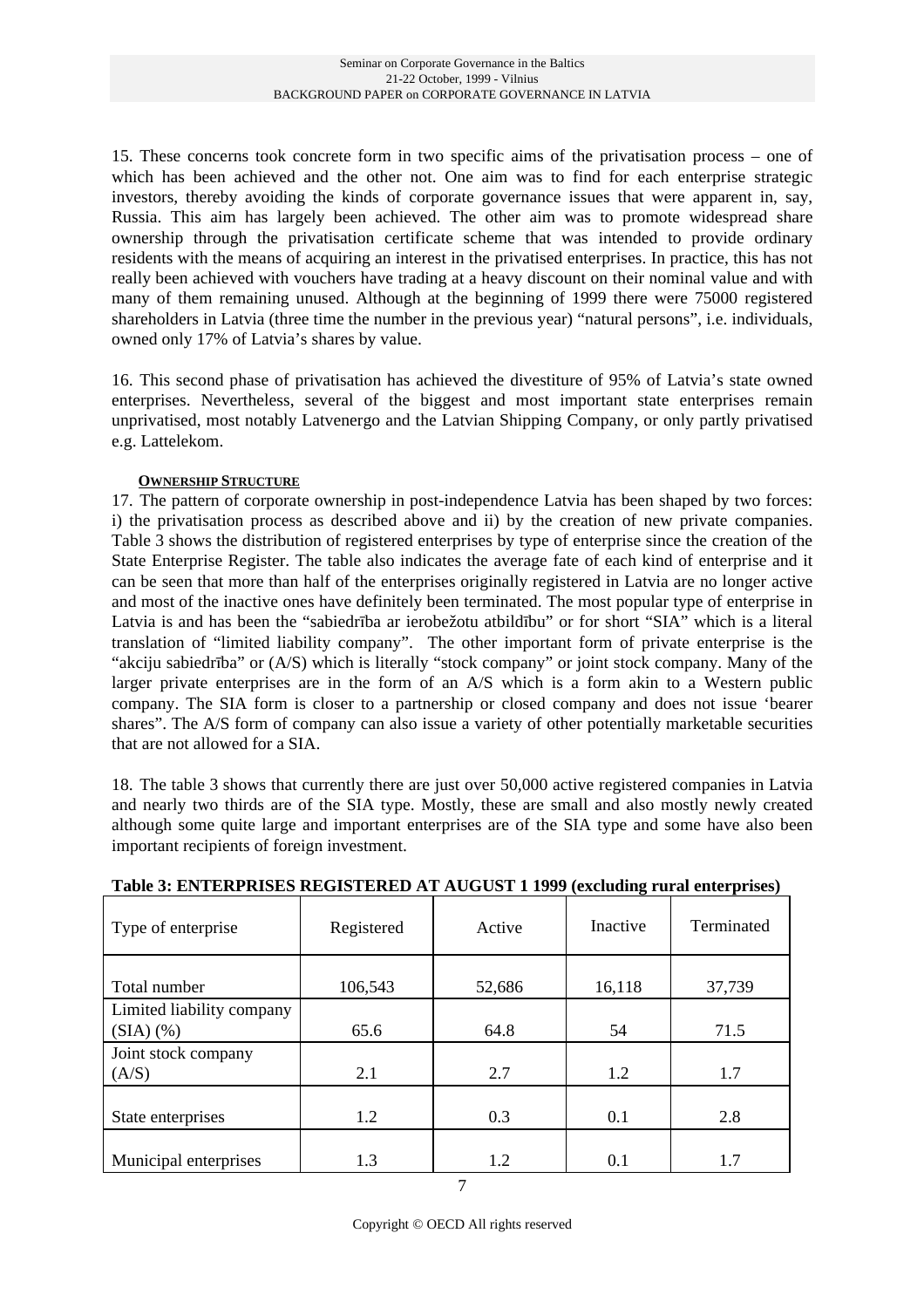#### Seminar on Corporate Governance in the Baltics 21-22 October, 1999 - Vilnius BACKGROUND PAPER on CORPORATE GOVERNANCE IN LATVIA

| Individual enterprises | າະ າ<br>ن رے | 26.6 |     |     |
|------------------------|--------------|------|-----|-----|
| Other                  | 4.1          |      | J.U | ∪.J |

Source: State Enterprise Register

19. Although state enterprises make up only 0.3% of enterprises by number, these include many of the very biggest enterprises in Latvia. Table 4 shows the top ten Latvian enterprises by revenue in 1998.

| Rank           | Company                         | Sector             | Revenue<br>(million lats <sup>*</sup> ) | Workers | Ownership status                   |
|----------------|---------------------------------|--------------------|-----------------------------------------|---------|------------------------------------|
| $\mathbf{1}$   | Latvenergo                      | Energy             | 175.5                                   | 7,445   | <b>State</b>                       |
| $\overline{2}$ | Latvian Shipping<br>Company     | Transportation     | 126.7                                   | 380     | <b>State</b>                       |
| $\mathfrak{Z}$ | Lattelekom                      | Telecommunications | 114.8                                   | 6,500   | State $(51%)$                      |
| $\overline{4}$ | Latvian Railways                | Transportation     | 113.2                                   | 18,483  | <b>State</b>                       |
| 5              | Latvijas Gaze                   | Gas                | 87.3                                    | 2,817   | Privatised (39% state<br>interest) |
| 6              | Ventspils Nafta                 | Oil transport      | 79.3                                    | 869     | Privatised (44% state<br>interest) |
| $\overline{7}$ | Latvian Privatisation<br>Agency | Privatisation      | 72.3                                    | NA      | <b>State</b>                       |
| $\,8\,$        | Rigas Siltums                   | Energy             | 66.3                                    | 1,755   | Municipal                          |
| 9              | Procter & Gamble                | Trade              | 61.7                                    | 34      | Foreign                            |
| 10             | Liepajas Metalurgs              | Manufacturing      | 59.8                                    | 2,200   | Privatised (83%<br>foreign owned)  |

#### **Table 4: TOP 10 LATVIAN COMPANIES IN 1998**

\*NA= Not Available

Source: Dun & Bradstreet

20. It is interesting that, apart from Proctor & Gamble, which is a wholly owned Latvian subsidiary of the foreign parent, and Liepajas Metalurgs, which is 80% owned by a foreign strategic investor, all of the top ten are either wholly state owned or the state (usually in the form of the LPA) continues to have a significant interest. It is interesting also that the LPA itself is ranked at number 7 – it remains a significant owner in its own right. Latvenergo, Lattelekom and the Latvian Shipping Company have

<sup>∗</sup> Exchange rate: 1 Latvian Lats = US\$ 1.709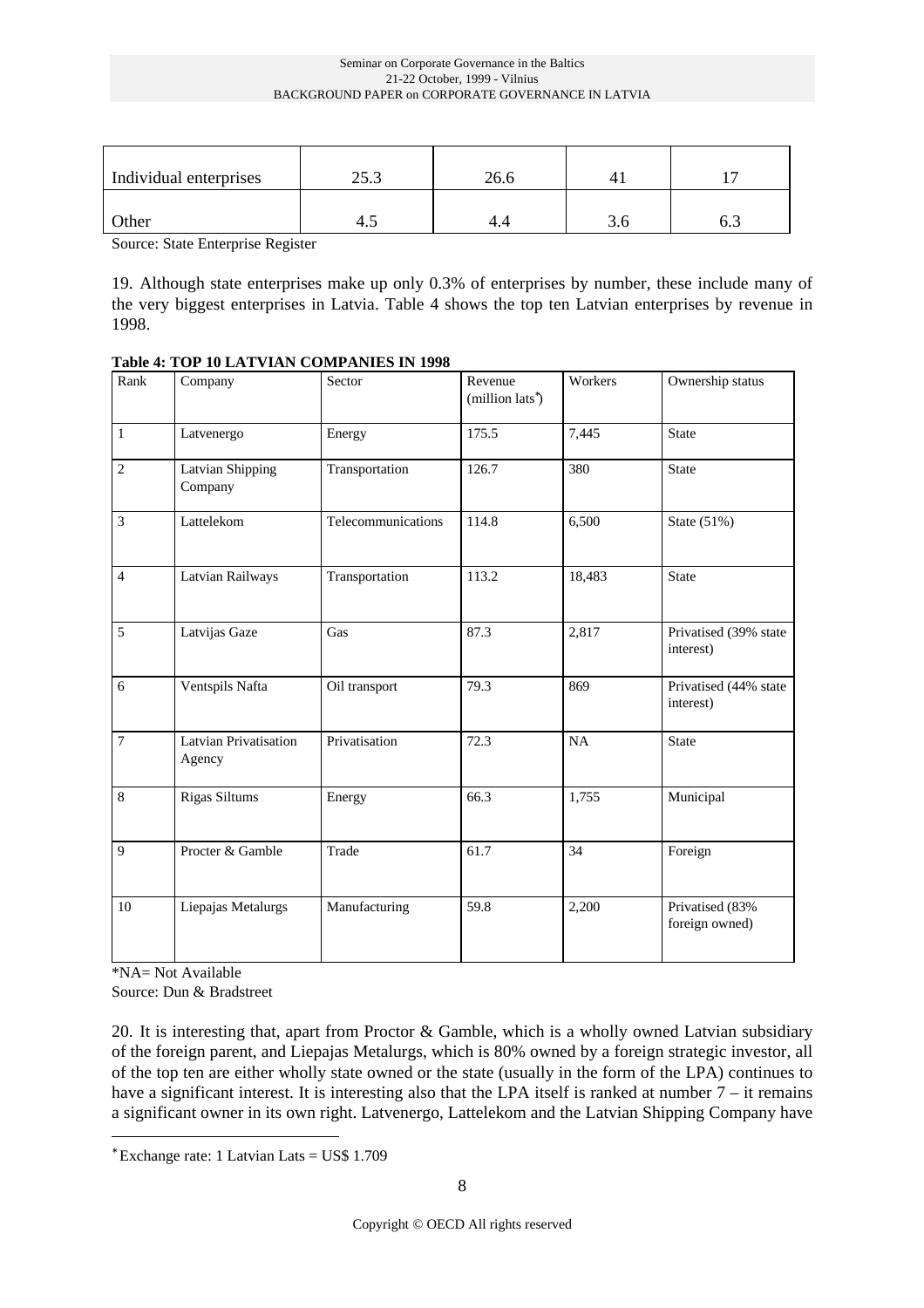all been slated for privatisation or full privatisation for some time but especially in the case of Latvenergo, Latvia's biggest and most profitable enterprise, and the Latvian Shipping Company privatisation continues to be delayed by a political/commercial power struggle over the destiny of these enterprises.

21. The full privatisation of Lattelekom is also caught up in a political/commercial tangle. In the initial deal negotiated with its strategic foreign investor Lattelekom was granted a monopoly in Latvia to the year 2013 in return for the massive injection of foreign investment which has modernised the system. However, it now turns out that this is contrary to WTO rules and inconsistent with EU rules as well and the monopoly will now be terminated in 2003. Accordingly, the strategic investor – the Finnish owned Tilts Communications (and actually different from the original strategic investor), will need to be compensated. Naturally, there is great reluctance to offer straight cash or even shares of Lattelekom. One scheme under consideration by the LPA is to create a new holding company, which will own both Lattelekom and Latvian Mobile Telephones (LTM), and to compensate Tilts with shares in the new holding company.

22. Latvian Gas, another top 10 enterprise in which the state has retained a 39%, has been held up in its attempt to undertake two new share issues decided on in a July 1998 shareholders meeting. The meeting had proposed a public issue of state-owned shares on the Riga Stock exchange at 2.5 lats per share and a closed issue at 1.46 lats. This controversial scheme has been forwarded to the Latvian State Auditor who is due to pronounce on it shortly.

#### **OWNERSHIP OF LISTED COMPANIES**

23. An alternative measure of a company's importance is stock exchange listing. The Riga Stock Exchange (RSE) has 10 enterprises on its Official List (including the suspended Riga Commercial Bank) and 18 on its Second List (including the troubled Jekabpils Sugar Factory whose listing was suspended on  $16<sup>th</sup>$  Sept). There are a further 42 enterprises on the Free List where listing requirements are less stringent.

24. The ownership structure of companies on the Official and Second Lists is shown in Table 5.

|                                           | <b>State</b> | Foreign | Latvian | None |
|-------------------------------------------|--------------|---------|---------|------|
| Number of companies with<br>$>30\%$ share |              |         |         |      |

#### **Table 5: SIGNIFICANT OWNERS OF LISTED COMPANIES**

25. For the 18 companies on the two lists (including the two suspended ones) Table 5 shows the distribution of ownership of shareholdings in excess of 30%. Thus in two cases the state owns more than 30% of the shares, in ten cases there are foreign holdings in excess of 30% and so on. In three cases there is no shareholder with more than 30%. These figures are based on the shareholder information held by the RSE, but two comments need to be made: i) in some cases Latvian designated shares are held by companies which themselves may be owned by foreigners, and ii) even when there is no direct evidence of a single large shareholding two or more shareholders may actually be acting in very close liaison – a notable example here is Latvian Gas in which Gazprom and Rhurgas each own 16.25% of the shares but Rhurgas itself has a stake in Gazprom and the two enterprises have a long connection. Rhurgas was for many years a major importer of Soviet gas and has been closely connected with Gazprom since the incorporation of Gazprom in 1993. Moreover, the 16.25% shareholding s were allocated simultaneously as part of a direct deal with the LPA which bypassed the normal Public Offering scheme.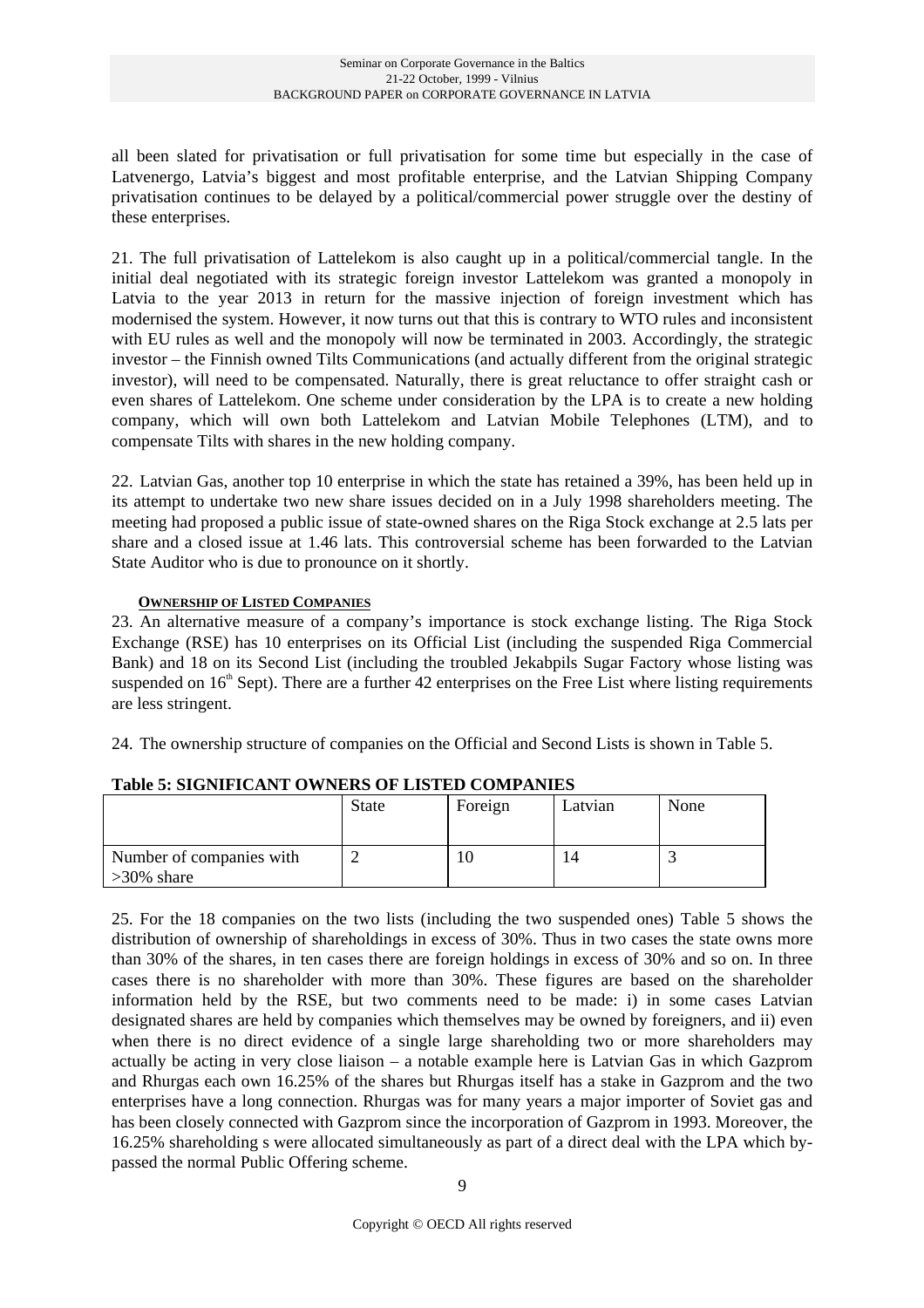26. The distribution between foreign and local ownership for theses enterprises does not appear out of line with Latvian Central Depository (LCD) data for the whole economy in which it is reported that at January 1, 1999 52% of all shares (by value) in Latvian enterprises were held by Latvian residents and 48% by non-residents. Moreover, the concentration of ownership and the absence of dispersed shareholding indicated in Table 5 is in line with evidence on corporate ownership in countries with poor minority shareholder protection, as is arguably the case in Latvia, reported by La Porta, Lopez-de-Silanes and Shleifer (1999).

27. The most obvious systematic ownership tendency has been the emergence of large a Nordic stake in the Latvian banking industry. Thus, the Swedish Skandinaviska Enskilda Banken (SEB) after a rapid build up of purchases now holds just over 50% of Unibanka shares; the Finnish Merita Nordbanken Group own 70% of the Latvian Investment Bank and Swedbank are near majority shareholders in Hansabank, an Estonian incorporated bank, but listed on the RSE and active in Latvia.

28. Otherwise there are no clear ownership patterns and no obvious pattern of cross ownership or multiple ownership. Exceptions include: Staburadze, a confectionery company, in which Hansabank has a 37% holding and which in turn owns nearly 53% of Naruta – another listed confectionery company; Ave Lat Group, wholly owned by Prime Minister Škele and unlisted, which owns Latvian Balzam, a drinks producer and Kaiija a major fish products producer, both of which are listed; and Gesil Ltd, an Irish company, which is a majority shareholder in both Liepajas Metalurgs, a metals producer and the Liepaja Oil Extraction Factory which process edible oils.

#### **MAJOR SHAREHOLDERS**

29. The LPA policy of attracting a "strategic investor" as part of the Public Offering scheme has resulted in many important privatised enterprises that are dominated by a major shareholder. For other reasons, some important new private enterprises such as Parex Bank also have major investors. The corporate climate in Latvia is such that few local people would be willing to invest significant sums in enterprises in which they had little or no control – the idea of the "control packet" is very important.

30. On the whole the official view of major shareholders is positive and where the major shareholder is foreign this is perceived as helping in achieving access to cheaper foreign credit. In society as a whole, major shareholders do not have such a positive image – there is a view that the enterprises they control are instruments for the furtherance of personal ambition, both economic and political. Also, it is interesting that according to opinion polls the LPA, which has been responsible for creating much of Latvia's corporate structure, ranks with the Latvian Customs Service as Latvia's least trusted institution.

31. In private circles even foreign investors are sometimes regarded with suspicion. For example, there is a view that the drive by Swedish banks to control Baltic banking is motivated by a desire to protect their investments in Swedish industrial enterprises for which Baltic companies may be competitors. Thus the argument runs that Swedish dominated banks will refuse to support Baltic competitors of Swedish enterprises which are owned or funded by the Swedish banks.

#### **BANKING SECTOR AND OTHER FINANCIAL INTERMEDIARIES**

32. The banking sector in Latvia does not appear to be heavily involved in direct ownership of enterprises. In 1997 only 3% of banks' assets were held in the form equity and this had fallen to just 1% by the end of 1998 (presumably because of the fall in equity prices). This was quite smart – had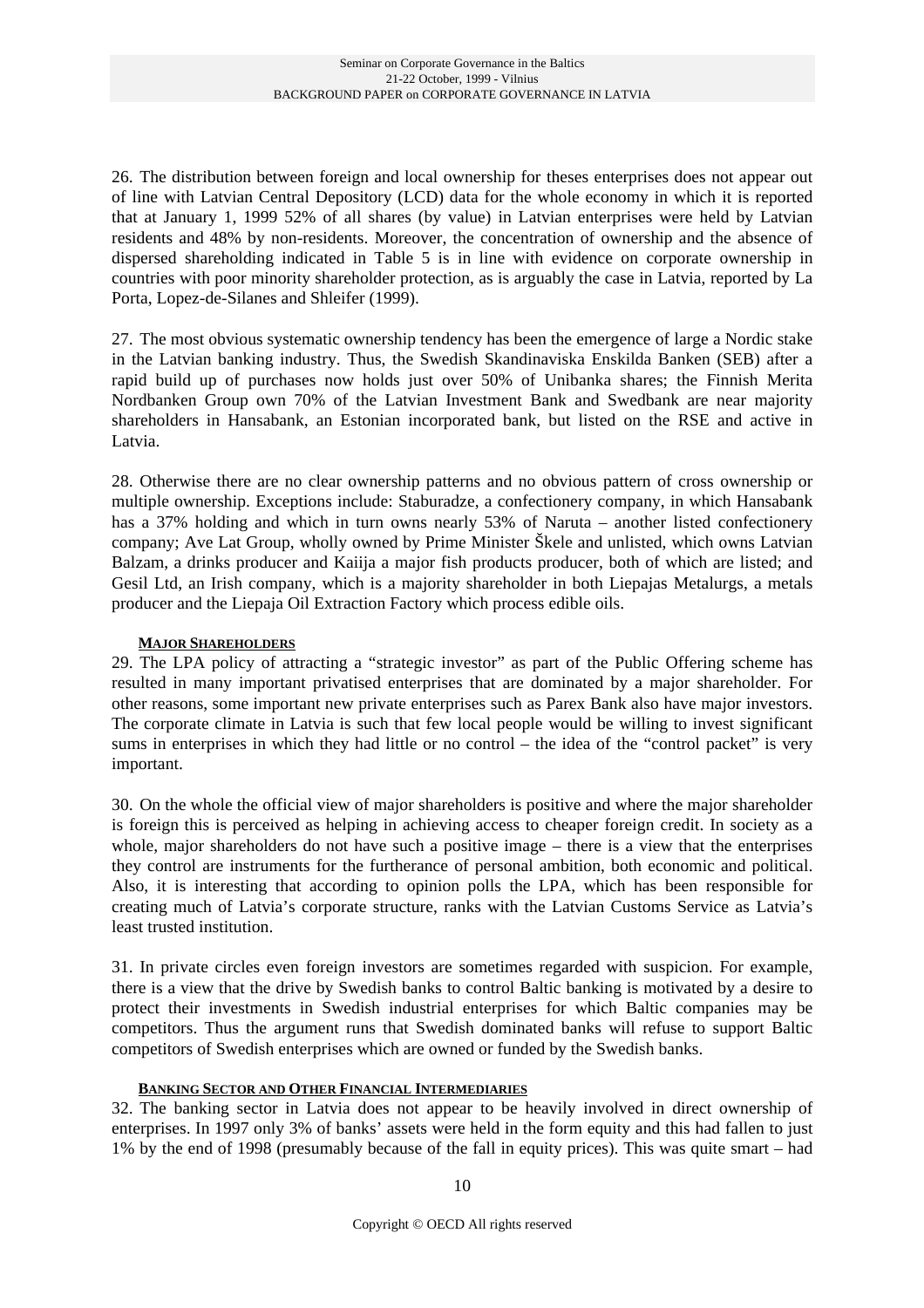the banks become seriously involved in equities then the near catastrophic fall in stock market prices over the last two years would have had serious repercussions on the banking sector itself. Only Hansabanka of the listed banks owns more than 5% of another listed company.

33. Until a couple of years ago the banks were extremely reluctant to lend to the corporate sector at all except for in the very short term – even now the ratio of short term to long term liabilities of all Latvian companies is about 2:1

34. Nevertheless, today the major banks do lend to the corporate sector. At the end of 1998 commercial loans accounted for 42% of the total assets of the banking system. Most credits were for working capital but 24% were for fixed investment and about 60% were for a term in excess of 1 year. It is also reported that the banks have collaborated in syndicated loans for some large projects.

35. Moreover, the banks do exercise some control and influence though their lending decisions. Thus the Singapore owned Toleram Fibers were forced to cease production in the summer after Unibanka decided not to renew credits and now in September the Jekabpils Sugar Factory has met the same fate as a consequence of a refusal to renew credits.

36. On the other hand, the largest enterprises also have power vis-à-vis the banks. For example, it was announced on Sept 17th that Parex Bank had won a tender to provide a 2million lats one year credit to Latvenergo in competition with four other major banks including Hansabank and Unibanka.

37. The major banks do not appear to be part of corporate groups and there do not appear to be many other important intermediaries such as merchant banks, finance and securities companies. Some nonbank financial intermediaries such as leasing companies are owned by the banks.

#### **EQUITIES MARKET**

38. The equities market in Latvia consists of the Riga Stock Exchange which deals in its listed securities and consists of 22 trading members there is also a set of 27 securities dealers licensed by the Securities Market Commission of Latvia (SMC) of which 4 appear to have had their licenses suspended. The official activity of the RSE represents only a small fraction of total securities transactions. According to SMC data (some of which are rather hard to interpret) the 1998 gross turnover on the RSE was 95.3 million lats. A further 205.6 million lats turnover in listed securities was carried out in the over-the-counter market; additionally there was close to 1000 million worth of turnover in non-listed securities. About 1/3 of intermediary turnover was on client's account and the remaining 2/3 was on own account i.e. purely between intermediaries

39. The role of the securities market in corporate finance is hard to quantify. The RSE in particular has in many respects been a creation of the privatisation process – most of the listing is the result of voucher privatisations and the public offering scheme. There is a view that the low liquidity (especially low in Riga as compared even with the other Baltic stock exchanges) makes the RSE a poor destination for small savings and that in any case the larger listed companies will seek to move to other larger Nordic or European exchanges. Market capitalisation on the RSE currently stands at just under 6% of GDP which is lower than (and in many cases – much lower) that of any other Eastern European exchange listed in the Central European Economic Review as is the average daily RSE turnover. Public confidence has not been helped by recent accusations by the head of the SCM that market manipulation is prevalent on the RSE.

40. There is not much evidence of take-over/merger as a discipline mechanism that is not surprising when there is almost no dispersed shareholding. Banking sector experience provides a couple of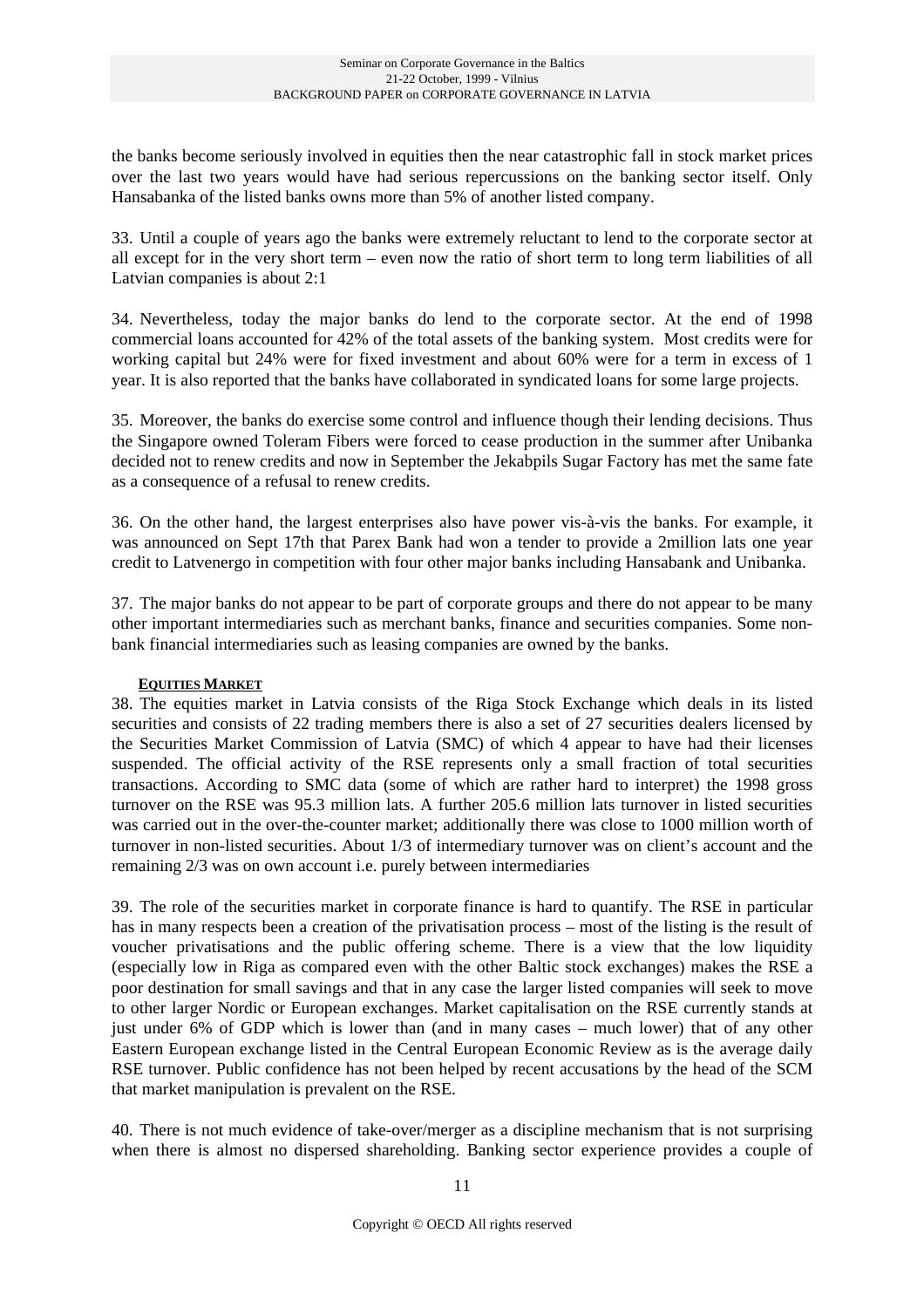exceptions to this. Thus, the Swedbank acquisition of Hansabank was regarded by its Estonian management as hostile. Possibly also the rapid build up of a majority holding in Unibanka by SEB can be seen as hostile – it certainly led to boardroom changes at Unibanka.

#### **INSTITUTIONAL INVESTORS**

41. According to LCD data as of Jan 1 1999 funds owned about 6% of Latvian shares by value – 17% were owned by "natural persons"; 10% by foreign holding banks and 67% by companies. Ownership data on listed companies does not show any significant equity holdings by insurance companies and the state pension fund is a smallish shareholder in a few instances. The potential for monitoring by institutional investors remains to be developed in Latvia.

#### **THE STATE**

42. As indicated above the state remains a significant owner of important enterprises. Yet, there is no evidence that the state has influenced corporate governance indirectly through its responsibility for supervision of the banking system nor is there evidence that credit has ever been rationed. In fact both supervision and monetary policy is in the hands of the Bank of Latvia which has "super independent" status. However, it has emerged that the Bank of Latvia is to inject 15m lats into the Riga Commercial as part of that bank's rehabilitation and thereby become a major shareholder. This is expected to be temporary but nevertheless involves a potentially serious conflict of interest.

43. Corruption and cronyism are central features of the political/corporate scene in Latvia. On most indicators of corruption Latvia usually comes out only just above Russia and much below many other Central and Eastern Europe countries. Banks and enterprises are widely suspected of moneylaundering – most recently in September of 1999 there is a suspicion that a 3million lats employee life insurance proposal by Latvenergo has been intended to conceal a money laundering scheme. In January the chairman of Latvian Gas signed a contract without consulting the board – this was illegal according to the rules of Latvian Gas. Instead of a reprimand it was decided that in future the chairman could sign such deals without consultation. When the telecom regulator objected to Lattelekom tariffs the regulator was removed. And so on…

#### **INVESTMENT AND FOREIGN INVESTMENT**

44. In a market economy gross fixed capital formation is an important indicator of economic progress. In Latvia the ratio of gross fixed capital formation has been low but growing. This is illustrated in Table 6 that also shows the contribution of inward investment in Latvia.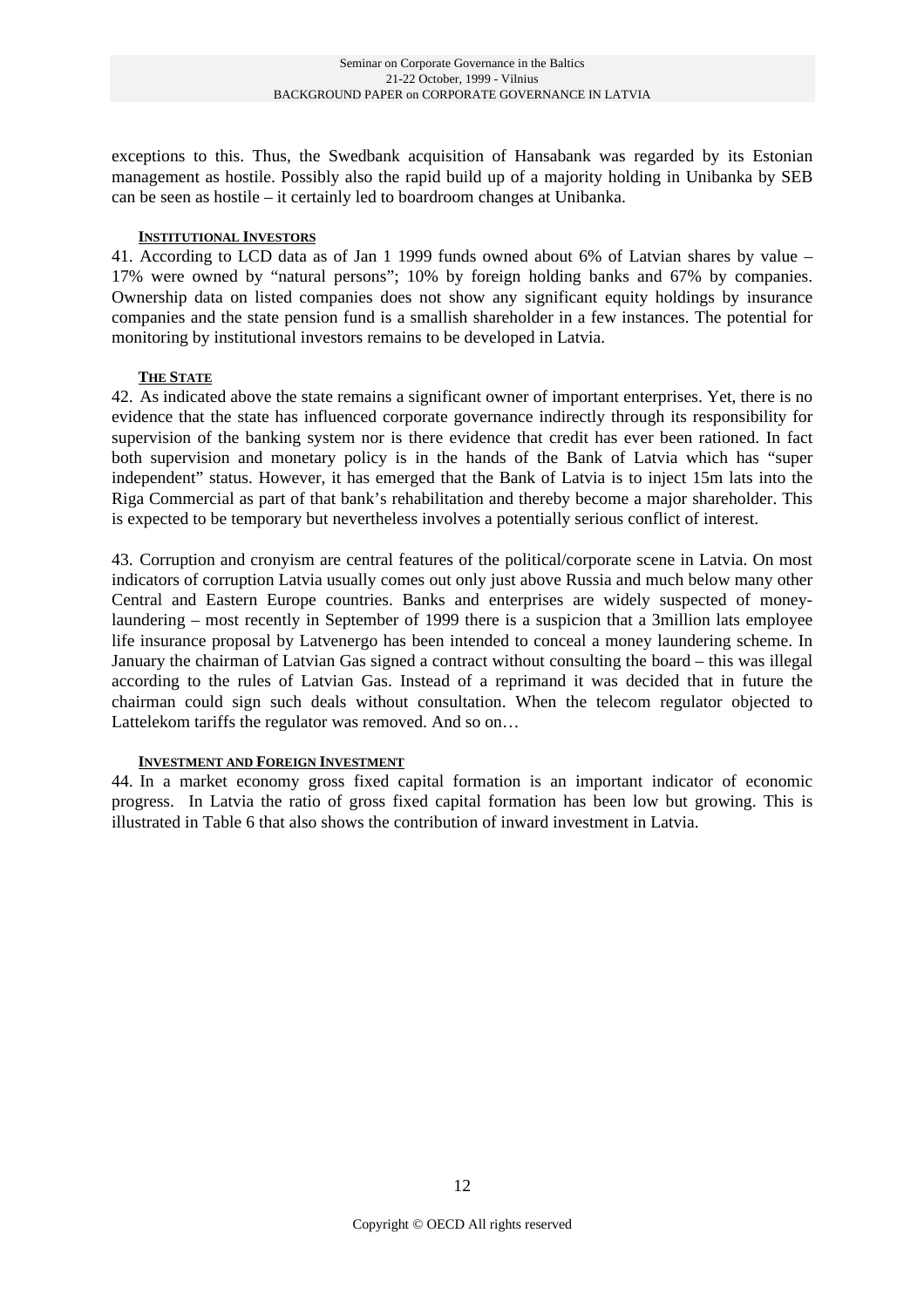|                                    | 1996 | 1997 | 1998 |
|------------------------------------|------|------|------|
| Gross fixed capital formation as % |      |      |      |
| of GDP                             | 18.1 | 18.7 | 20.1 |
| Foreign Direct Investment as % of  |      |      |      |
| <b>GDP</b>                         | 6.7  | 7.0  | 2.5  |
| Total foreign investment as a% of  |      |      |      |
| GDP                                | 16.7 | 20.7 | 5.5  |

#### **Table 6: RECENT INVESTMENT DEVELOPMENTS IN LATVIA**

Source: Ministry of Economics

45. Despite ambivalence by some in the private sector, the official attitude to foreign investment in Latvia has always been very positive. Indeed, a major function of the government funded Latvian Development Agency (LDA) has been to promote inward FDI. For the record, the cumulative per capita FDI of 720bn USD is among the high figures for central and Eastern Europe. Table 7 shows the destination by company of the most important FDI.

#### **Table 7: Companies with Cumulative Foreign Direct Investments (in excess of 5m lats) in millions of lats as of 9th June 1999**

| <b>Company</b>               | <b>Investment</b> |
|------------------------------|-------------------|
| <b>LATTELEKOM SIA</b>        | 96.2              |
| <b>LATROSTRANS SIA</b>       | 36.6              |
| SHELL LATVIA, SIA            | 18.8              |
| <b>KELLOGG LATVIJA</b>       | 17.9              |
| RIETUMU BANKA,               | 17.4              |
| <b>TOLARAM FIBERS A/S</b>    | 17.3              |
| <b>LATVIJAS UNIBANKA A/S</b> | 16.4              |
| PAREKSS-BANKA A/S            | 15.3              |
| <b>HANSABANKA A/S</b>        | 14.5              |
| <b>LINSTOW VARNER SIA</b>    | 13.0              |
| LATVIJAS GÂZE A/S            | 11.7              |
| <b>LATVIJA STATOIL</b>       | 10.4              |
| BANKA BALTIJA A/S            | 10.0              |
| RÎGAS TRANSPORTA FLOTE A/S   | 9.6               |
| AIR BALTIC CORPORATION A/S   | 7.6               |
| <b>NESTE LATVIJA</b>         | 6.9               |
| RĪGAS KOMERCBANKA A/S        | 6.7               |
| PROEXPO SIA                  | 6.5               |
| <b>KÂLIJA PARKS A/S</b>      | 6.2               |
| LIEPÂJAS METALURGS A/S       | 6.1               |
| <b>TELIA LATVIJA SIA</b>     | 6.1               |
| <b>ALDARIS A/S</b>           | 5.6               |
| SOFTWARE HOUSE RÎGA A/S      | 5.4               |
| <b>ALDARIS-UB SIA</b>        | 5.4               |
| AGA SIA                      | 5.1               |
| Source Lursoft Ltd           |                   |

#### **CORPORATE BEHAVIOUR, FINANCE ND RESTRUCTURING**

46. Since many of the most important Latvian companies have had a rather short existence as private enterprises it is rather difficult to make generalisations about corporate behaviour in Latvia. Most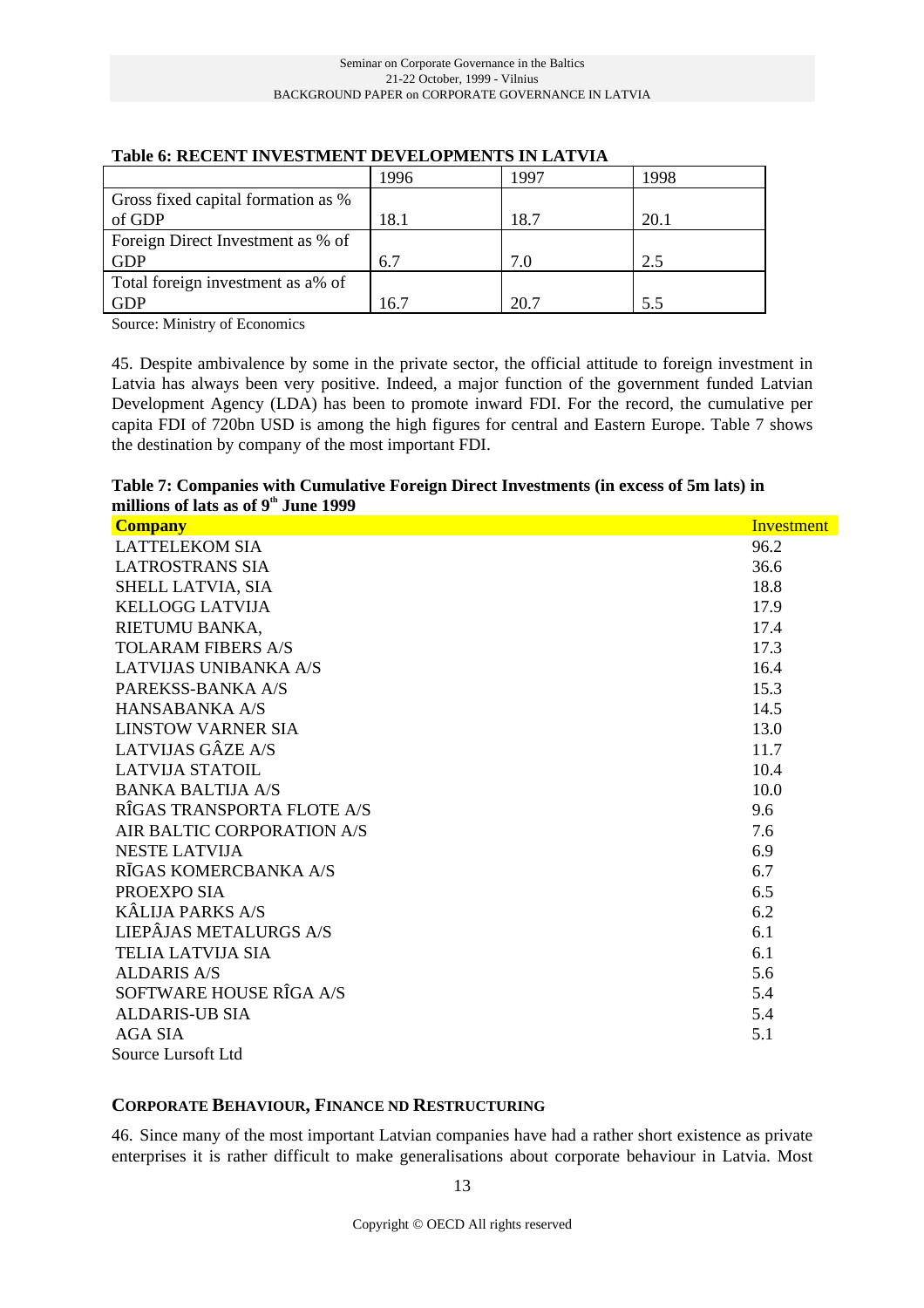have been privatised since 1995 usually on the basis of restructuring with the help of a strategic investor. The 1998 Russian crisis is the first regular recession to have hit Latvian industry and its effects are still working through the system. Thus Latvian industry has not yet experienced a full normal business cycle.

47. Structurally, diversified groups do not appear to be important in Latvia at present. Where there are groups or holding companies they appear to be concentrated in a sector e.g. Ave Lat group in food and beverages.

#### **CORPORATE FINANCE**

48. As indicated in Table 6, fixed investment in Latvia has been at about 18% of GDP, rising to 21% of GDP in 1998. This is rather low for a country like Latvia that is engaged in a fundamental restructuring of its economy. Until 1998 something like one third of fixed in vestment was financed by FDI. But in 1998 fixed investment rose and FDI fell so investment must have been increasingly financed from local savings – presumably, in many case the source of funds was internal. The stock exchange is not regarded as a major source of new finance because of abysmally low stock prices although Latvian Gas is about to launch its third new issue of the year on October  $11<sup>th</sup>$ .

49. Banks so far have not been major sources of long term corporate finance in Latvia. The debt/equity ratio for all companies in Latvia is currently at about 0.48, slightly up from 1998. The ratio of long to short term liabilities is about 1:2. Data for 23 non-financial listed companies shows that 11 had equity/assets ratios in excess of 0.8 and in several cases above 0.9. This suggests rather low levels of leverage. In 7 cases, the equity/asset ratio was below 0.5 – two of these were pharmaceutical companies, two were owned by the same foreign strategic investor and one Jekabpils Sugar Factory which had the lowest equity/assets ratio at 0.26 has just been forced to cease operations when bank credits were not renewed. As of the end of the first quarter of 1999 it was reported that 6% of bank loans were non-performing and that 5% were close watch. Total special provisions stood at 5% at the end of 1998.

#### **RATE OF RETURN ON EQUITY**

50. Precise figures are not available on the rate of return to equity in Latvia but the holding rate of return has clearly been dominated by the calamitous fall in the RSE since Oct 1997. For example the RICI (Riga stock exchange index) today stands at 156 down from a lifetime high of 1015 on  $12<sup>th</sup>$ September 1997. Similarly, the Rietuma Banka indexes, one for all listed companies and the other for the top16 companies are down to less than a quarter of their October 1997 peaks. It is interesting that the Riga stock price slide followed the Moscow slide in autumn of 1997 i.e. it preceded the onset of the Russian crisis proper in 1998. However, in contrast to Moscow the RSE remains in the doldrums not having followed the recent Moscow resurgence.

#### **RESTRUCTURING AND EXIT MECHANISMS**

51. Many enterprises have been newly restructured through the privatisation process. The Russian crisis has had significant effects in some sectors e.g. food processing and textiles and there is concern about the effects of failing enterprises in depressed regions. Thus the difficulties of Tolaram Fiber in Daugauvpils where unemployment is in excess of 20% have prompted an initiative for a deal between government, the banks and the owners to trade tax relief on the part of the government for new investment and renewal and extension of bank credit on the part of the company and the banks. Similarly, there is political pressure to "do something" about the failed Jekabpils Sugar Factory. Thus in some cases a government/enterprise/banks solution is being sought.

52. Merger and take-over do not appear to have emerged as significant mechanisms for change of corporate or management direction except for the case of the banking sector. It is unlikely that these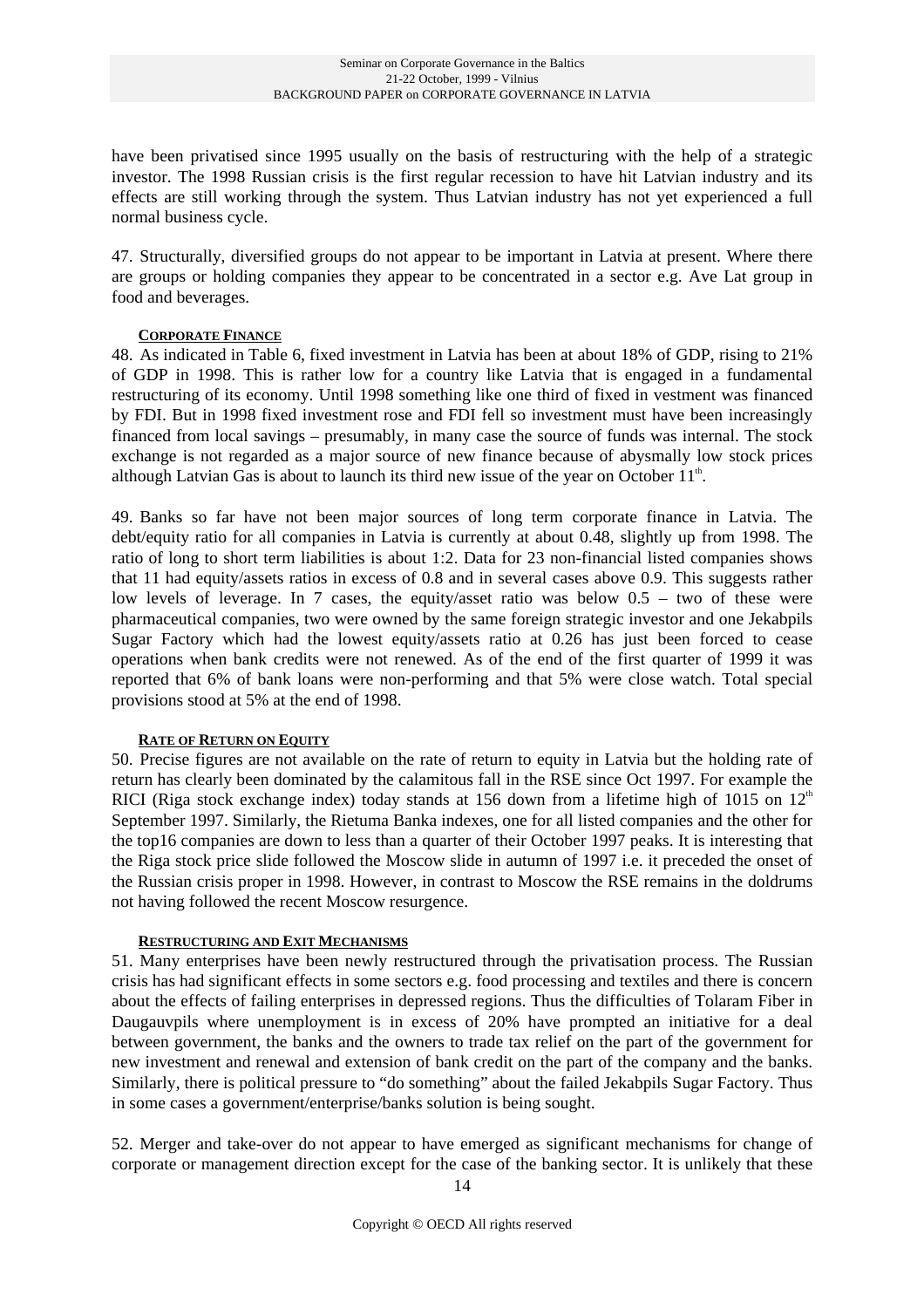mechanisms will ever be important unless or until the stock market deepens and dispersed shareholding and/or shareholding by institutions becomes much more important than it is today.

53. The evidence suggests that traditional exit mechanisms work reasonably well for small enterprises but for the larger traditional ones this is not clear. Thus about 35% of Latvian enterprises have been terminated since registration. Most of these are of the SIA variety and many may have never been active but many have been terminated through insolvency. However, for big enterprises insolvency proceeding can take years, e.g. the Banka Baltija proceedings that commenced in 1995 are still not complete.

## **PART III. THE REGULATORY FRAMEWORK AND THE ROLE OF POLICY**

54. The present legislation governing the issues of Corporate Governance has been developed during the first years of independence – from 1990 till 1993. The main laws regulating the public companies are the Law on Entrepreneurial Activity, Law on Enterprise Register, Law on Joint Stock Companies and Law on Securities. These laws, except the Law on Joint Stock Companies, are rather outdated, therefore the necessity for modern legislation has been acknowledged by the Government already back in 1994 when the first workgroup of draft Commercial Law was established. In 1995-1996 the draft was finished but it did not provide for a qualitative development. It was rather codification of the existing legislation into a single legal act without adding value necessary for the development of modern legislation. In 1997 a new workgroup was established the task of which was to reform the existing legislation in line with modern tendencies, including the approximation with the law of European Communities.

55. The draft Commercial Code was drafted by the end 1998. It is harmonised with the law of European Communities, particularly in areas of information disclosure, equity capital, protection of shareholders in cases of reorganisation, protection of creditors. For the time being it is passed by the parliament (Saeima) in the first reading. The draft might be adopted by the end of 1999. In comparison with the old legislation, it provides for better protection of third parties and minority shareholders and simplifies formation process of the companies.

### **EQUITABLE TREATMENT OF SHAREHOLDERS**

#### **SHAREHOLDER PROTECTION**

#### **GENERAL PROBLEMS**

56. In general the present laws provide for rather adequate rights of shareholders and equal treatment of them. Nevertheless, there are some exceptions that may infringe their position. The following are the examples, where the shareholders rights can be ignored, manipulated or where the protection mechanisms do not function properly:

 Firstly, the pre-emption rights to the shares of a new issue of a public company applies only to the so-called "closed issue", not to publicly issued shares. It means that there is a possibility, which sometimes is utilised in practice, that majority of shareholders holding public issue shares become minority after issue of closed issue shares. This has been corrected in the draft Commercial Code by providing pre-emption rights to all the shareholders.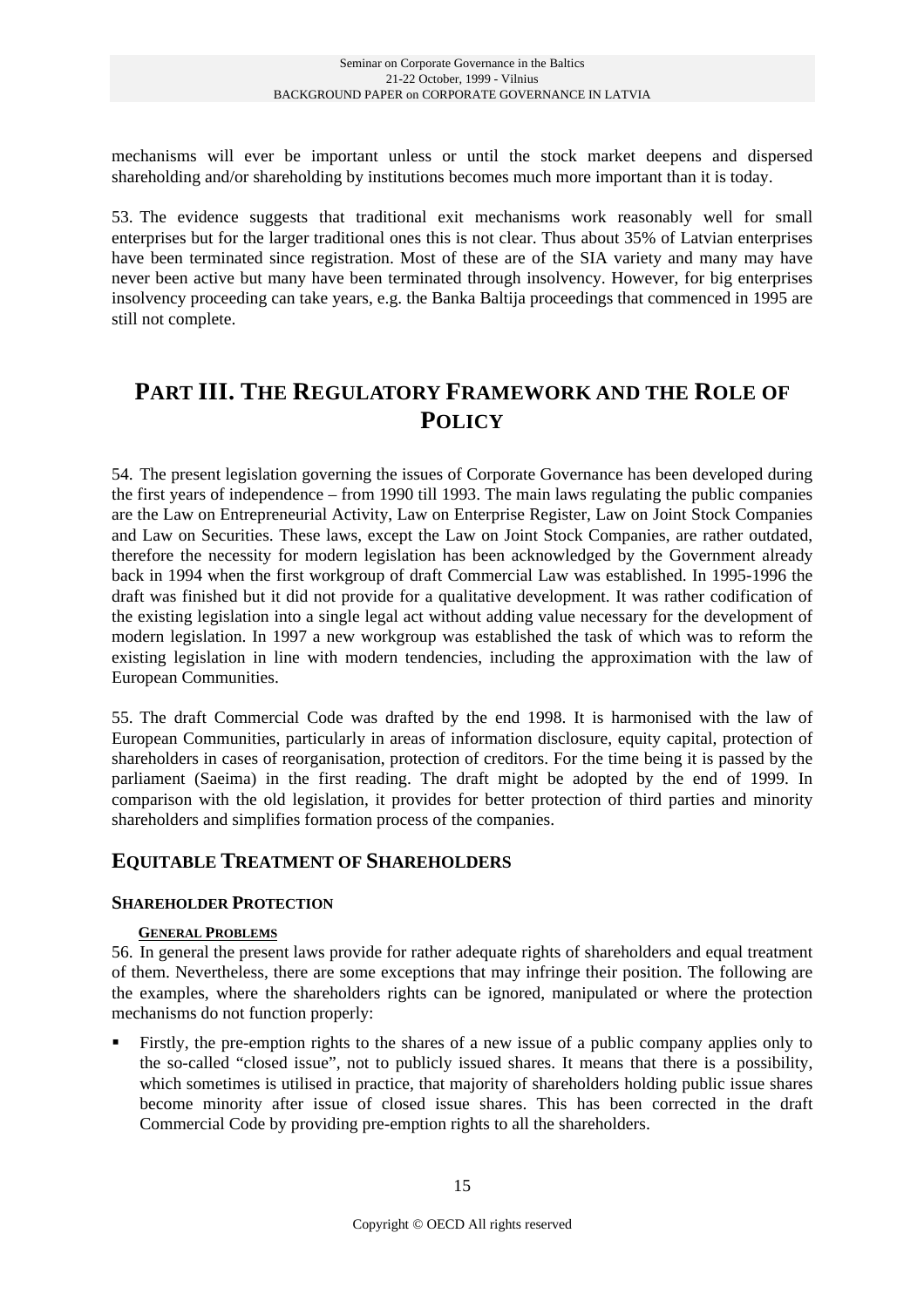- Secondly, unfortunately one of the mechanisms designed for protection of shareholders, namely law suits against company officials, for some reasons are not utilised in practice (see 2.3. below). Nevertheless, there are cases where such lawsuits would be successful from the point of view of shareholders.
- Thirdly, there are rather cumbersome procedure of general meetings: the law requires presence of at least 50 per cent of the paid-up capital in order to hold the annual General Meeting (in some cases as statutory changes, reorganisation, liquidation  $-75$  per cent); if there is no quorum, the next meeting is convened with no quorum requirements. For extraordinary meetings in case of lack of quorum the next meeting is convened with less quorum requirements (25 per cent), if there is no quorum in the second case, another meeting is convened without quorum requirements. This leads to the problem when a group of shareholders can totally disorganise the meeting by not showing up. Without the required quorum the meeting cannot adopt any resolutions.
- Fourthly, position of shareholders may be indirectly weakened by the existing unclear classification of shares into classes and categories which often in practice is misleading for the shareholders (see 1.2. below). The draft Commercial Code provides only for the classes of shares in order to clear out the present situation.
- Fifthly, under the existing legislation there is a rather peculiar mechanism of waiving the liability of directors which removes some mechanisms for protection of shareholders (see 1.7. below).
- Sixthly, minority shareholders are not protected in case of reorganisation (merger or division) of the company. All the reorganisation is carried out as decided by majority. The same problem appears also in cases of groups of companies with parent-subsidiary relationship.

57. Crisis did not have direct impact on legal development in the area of corporate governance, nevertheless the legal development in this area is evolving through the draft Commercial Code. The draft Commercial Code provides better protection of shareholders, particularly of minority shareholders. Thus, general pre-emption rights for the existing shareholders are provided, general waiver of liability of directors is replaced by waiver of liability for specific activities, minority rights are significantly improved in case of reorganisation by providing them with right for compensation and/or exchange of shares.

#### **REGISTRATION OF SHARES AND VOTING RIGHTS**

58. Share registration in the company is applicable only to the registered shares and "closed-issue" shares as opposite to the bearer shares and public issue shares that are not registered. The registration of shares has two consequences: first, the person who has acquired registered shares acquires the rights of the shareholder from the moment of registration; second, the holder of registered shares is entitled to vote in the general meeting only if their shares have been registered at least 10 days before the meeting. The law does not provide for publicity of the register. It is the duty of the Board of Directors to carry out the registration.

59. There is a different kind of registration of shares. The shares of the public joint stock companies are registered, besides the registration of the registered shares in the company, at the Central Depository. The Central Depository does not have data on distribution of shares among all the shareholders, but just on the depositories – banks and brokerage companies that hold securities accounts of their clients. There is one-share-one-vote principle.

60. The shares are divided into categories and classes. The category of shares is about group of shares carrying equal rights. There are shares of the following categories: with voting rights; without voting rights; with restrictions of voting rights; with restrictions of alienation; with fixed dividend;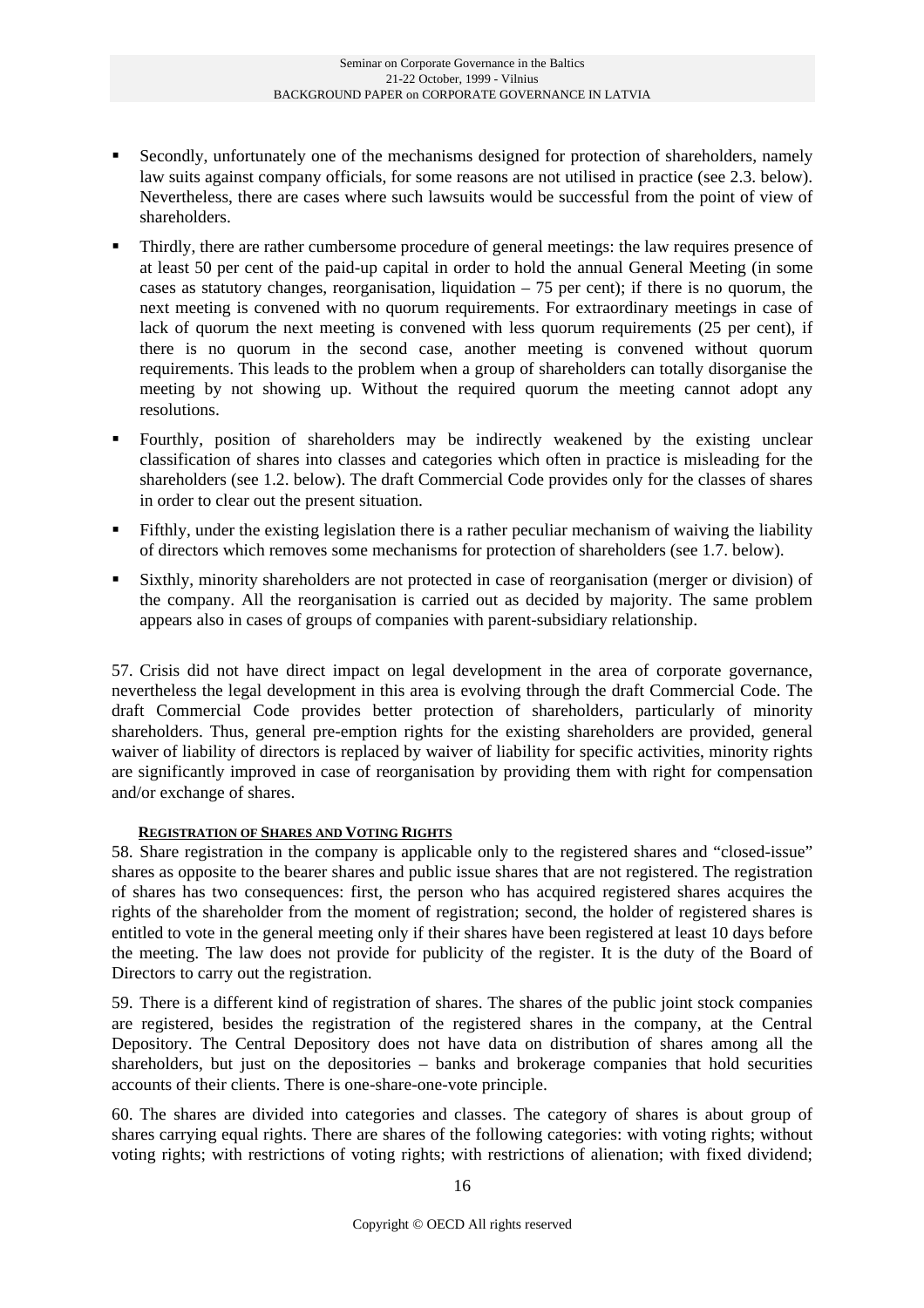with special conditions in case of liquidation of the company. The classes of the shares are the following: ordinary, privileged and personnel shares.

61. The distinction between classes and categories is vague causing misinterpretation. The draft Commercial Code clarifies the issue by providing only for classes of shares.

62. Voting by proxy is possible in presence of a written authorisation. Board of Directors members Supervisory Board members and auditors of the company may not be representatives of a shareholder of the company.

63. During the General Meeting each shareholder has right to freely express his/her views.

64. Electronic voting, even though not explicitly prohibited, is not exercised basically due to lack of technical solutions and related legal issues (such as electronic signature).

#### **SHAREHOLDERS' RIGHTS ON MAJOR ISSUES**

65. Shareholders are not required by the law to approve the major transactions of the company. Nevertheless, the law provides that the statutes of the company may set forth requirements that major transactions or transactions outside the ordinary course of business must be approved by the Supervisory Board which, according to the law, represents the shareholders in between the General Meetings.

66. Pre-emption rights on the new issue of shares are not adequately governed in the present legislation. Only holder of so-called closed issue shares has the pre-emption rights when new closed issue takes place. Holders of public issue shares do not have pre-emption rights neither when a new closed issue nor when a new public issue is performed. In practice it means that holders of public issue shares are not protected against changes in the ownership structure and proportions of votes of the company. Particularly dangerous in this context is the power of the Board of Directors, if in general provided for by the statutes of the company, to increase equity capital at its discretion once a year up to 30 per cent. Through this the ownership structure may be changed impairing the interests of the existing shareholders.

67. Changes in the conditions of the investments by the shareholders are usually done by increase of equity capital or by changes of the statutes. These issues are under control of shareholders participating in the General Meeting adopting these changes. Shareholders not satisfied with the changes may contest the respective resolutions in general procedure described in (1.7.) below.

#### **CONFLICT OF INTERESTS**

68. The conflict of interests between managers or major shareholders and the company is being solved by several mechanisms. One mechanism is enacted by providing transparent transactions. The second mechanism is restrictions on voting rights of a board member being in conflict of interest. The third mechanism is restrictions to occupy certain positions, to have different, than the company's, economic interest, and related disclosure requirements.

69. If the company, within two years after its registration, acquires property from a founder of the company in excess of 10 per cent of the equity capital, the acquisition must be checked by independent experts appointed by the Enterprise Register (Art.32). The report of the expert has to be approved by the General Meeting and published in the official gazette. This rule does not apply if the property is acquired through an ordinary civil law transaction, in accordance with a court resolution or acquired in stock exchange (if the last two conditions of inapplicability are acceptable, the first one is extremely vague)

70. The law (Art. 59) implicitly provides for a possibility that the transaction between the company and a shareholder is accepted by the General Meeting. Nevertheless there is no clear requirement, the article just stipulates that in case of voting for acceptance of a transaction between the company and a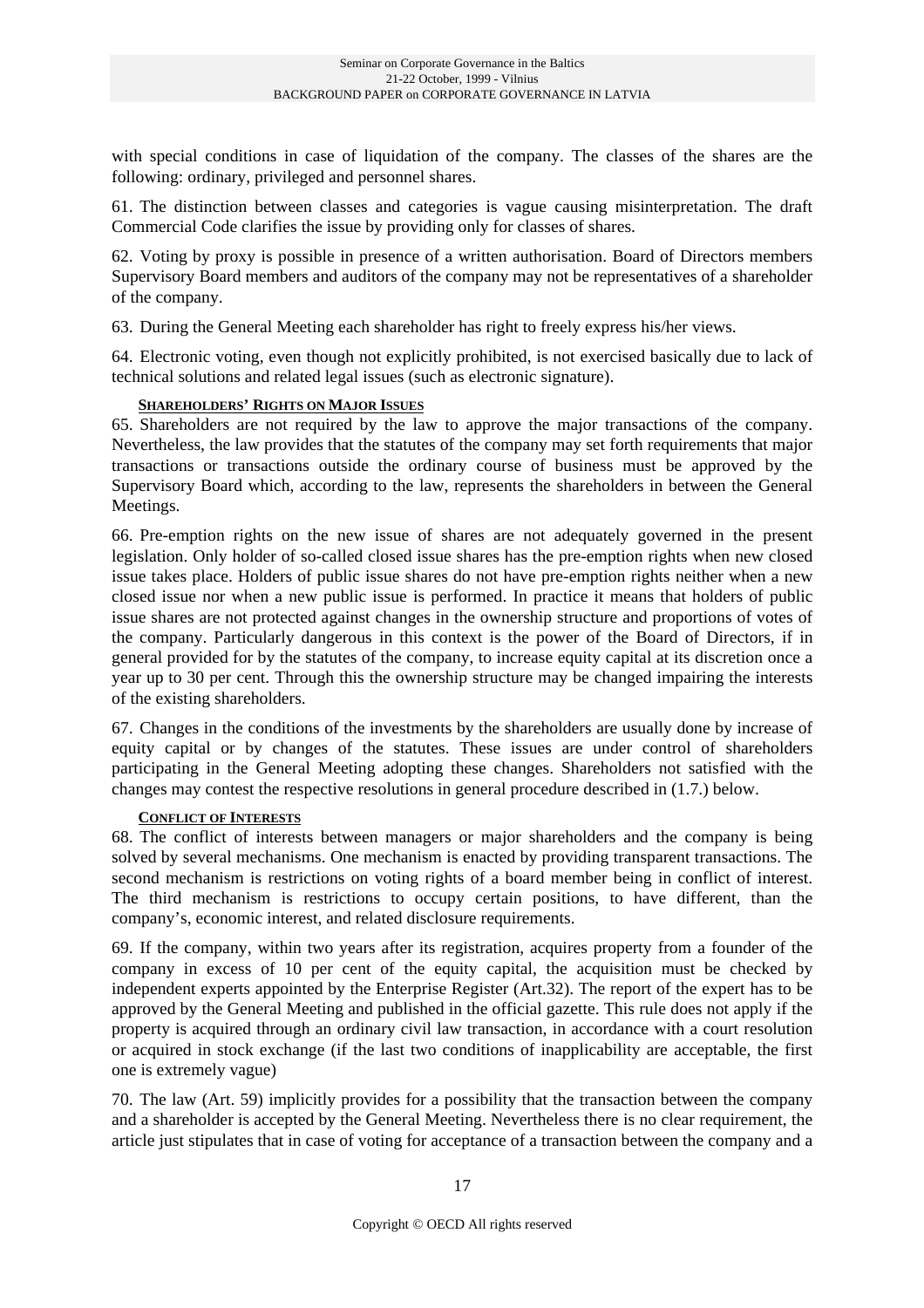shareholder, the shareholder shall not have voting rights in this issue of the agenda. In principle this is an issue that may be regulated by the statutes of the company.

71. There are two restrictions regarding the voting rights of a board member in the board meeting in presence of conflict of interests. The Board of Directors and Supervisory board members, as well as the auditors of the company do not have voting rights if there is voting for his/her dismissal, bringing a claim against him/her or waiver of liability. Also the board member does not have voting rights deciding on issues if there is a conflict of interests between him/her (or his/her close relatives) and the company. In such cases the board member has to disclose the relevant information on the conflict of interests. Failure to disclose leads to unlimited liability of the board member towards the company for all the losses sustained to the company by such behaviour.

72. The law provides for a possibility to control the conflict of interests between the board members and the company, which may arise from a board member being involved in other types of activities outside the company. Thus, the General Meeting may stipulate that a board member may not be a shareholder of another company or owner of an enterprise, or be employed by another company or enterprise. Such a restriction may be extended also to the positions in state and municipal institutions. Even if there is no such restrictions imposed by the General Meeting, each appointed board member has to disclose information regarding his/her employment or ownership, as well as positions held in other companies or enterprises. The same information has to be disclosed also regarding the close relatives of the board member.

#### **PROTECTION OF SHAREHOLDERS IN CASE OF TAKEOVERS**

73. Protection of shareholders in case of take-overs is different in case of shareholders holding public issue shares and shareholders holding closed issue shares.

74. With respect to the shareholders holding public issue shares the Law on Securities provides thresholds of 1/10, 1/5 and 1/3, reaching which the acquirer of the shares must notify the company. Failure to disclose the acquisition of shares results in lack of voting rights assigned to the shares acquired.

75. Recent amendments to the Law on Securities provide that a person, who has acquired public issue shares, which exceeds 1/2 or reaches 2/3, 3/4 or more votes in the General Meeting, the person has to offer to purchase all the shares held by other shareholders.

76. With respect to the shareholders holding closed issue shares, there is a different protection mechanism. If a person acquires closed issue shares from a shareholder, other shareholders have preemption rights towards these shares proportionally to the amount of shares they are already holding. The offer to other shareholders is done by the Board of Directors pursuant the application of the shareholder intending to sell his/her shares.

77. In practice hostile take-overs are not very common. There have been some unsuccessful attempts that failed due to unwillingness of the existing shareholders to co-operate with an outsider.

#### **INSIDER TRADING REGULATION**

78. The insider trading regulation is divided between two laws. General clause contained in the Art.34 of the Law on Joint Stock Companies provide that a person selling the internal information of the company, or using it for private enrichment covers the damages of the company in the triple amount.

79. Specific regulation is contained in the Law on Securities (Art. 26, 35, 48, 60) and is applicable to persons related to the publicly tradable shares – officials and employees of the issuer, stock exchange, Central Depository, brokerage companies and the supervisory body – Securities Market Commission.

#### **MECHANISMS OF PROTECTION OF SHAREHOLDERS**

18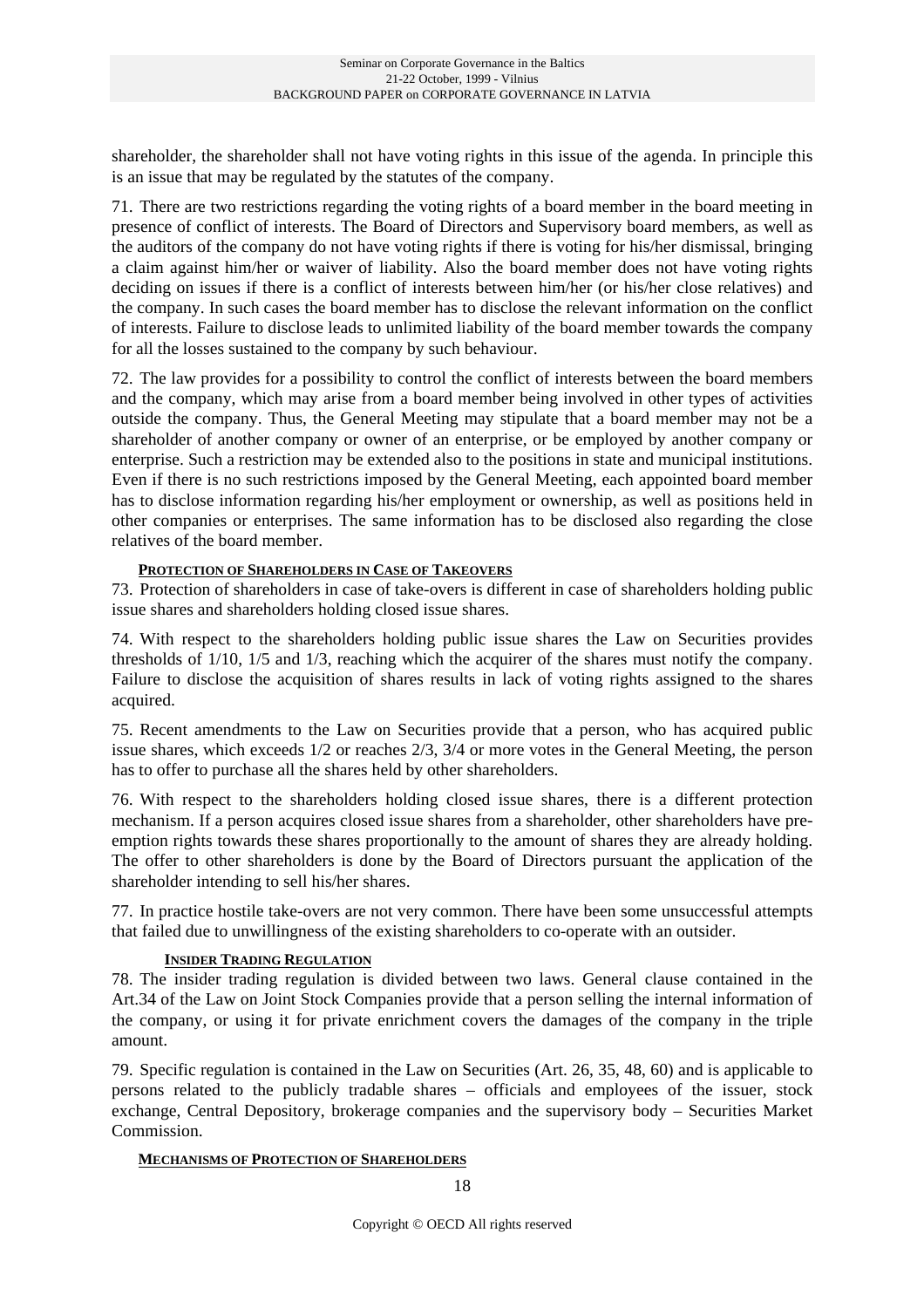80. In principle, there is no minimum percentage of shares needed to obtain general information from the company through participation in the General Meeting. The law provides that shareholders are entitled to obtain information on the both before general meeting (on issues of the agenda) and during the meeting. During the meeting shareholders may request any information from the Board of Directors. The Board may reject the request only if commercial secret would be disclosed thereby.

81. Shareholders representing at least 5 per cent of the paid-up capital (or less if provided by the statutes) may request the Board of Directors to convene extraordinary General Meeting proposing the agenda. (Art.51)

82. Shareholders may vote for dismissal of company officials (Art. 54). Even if the issue of dismissal is not in the agenda of the General meeting, the Meeting may vote for dismissal upon proposal of a shareholder (Art.57 (4)).

83. Any shareholder may contest the resolution of the General Meeting under any of the following circumstances(Art.63):

- if the shareholder was present at the Meeting, voted against the resolution and requested to include his/her protest in the minutes;
- if the shareholder without legal ground was not admitted to the Meeting;
- $\blacksquare$  if the Meeting was convened in violation of the law.

84. The court, pursuant the claim of a shareholder, may declare the resolution void under any of the following circumstances (Art.64):

- the resolution contradicts with the law or the statutes of the company;
- the resolution was adopted as a result of exercise of voting rights by a shareholder in order to acquire unjustifiable privileges;
- $\blacksquare$  the resolution contradicts to the interests of the company.

85. Any shareholder may petition the court to declare the company void if: (Art. 94)

- $\blacksquare$  the statutes of the company contradict the law;
- $\blacksquare$  the foundation of the company contradicts the law.

86. All the lawsuits, including those against officials of the company are to be brought to the local courts. There is no system of specialised courts, such as commercial courts or bankruptcy courts, in Latvia.

87. The members of the Board of Directors and Supervisory Board of the company are jointly and severally liable towards the company, its shareholders and creditors for losses caused by illegal or *ultra vires* action, by negligence or with malicious intent. This liability is somehow limited in cases when the above mentioned officers, carrying out the examination of the foundation procedure of the company, were not acting in good faith; in such a case they are jointly and severally liable if the losses cannot be recovered from the founders of the company.

88. According to the law, the annual general meeting has to decide on the waiver of liability of the Board members for the previous year. It means that after such a resolution is passed, the company may not sue the Board members of the company, even if the losses from the action are sustained later. Usually general meetings waive this liability without going into many details and it is regarded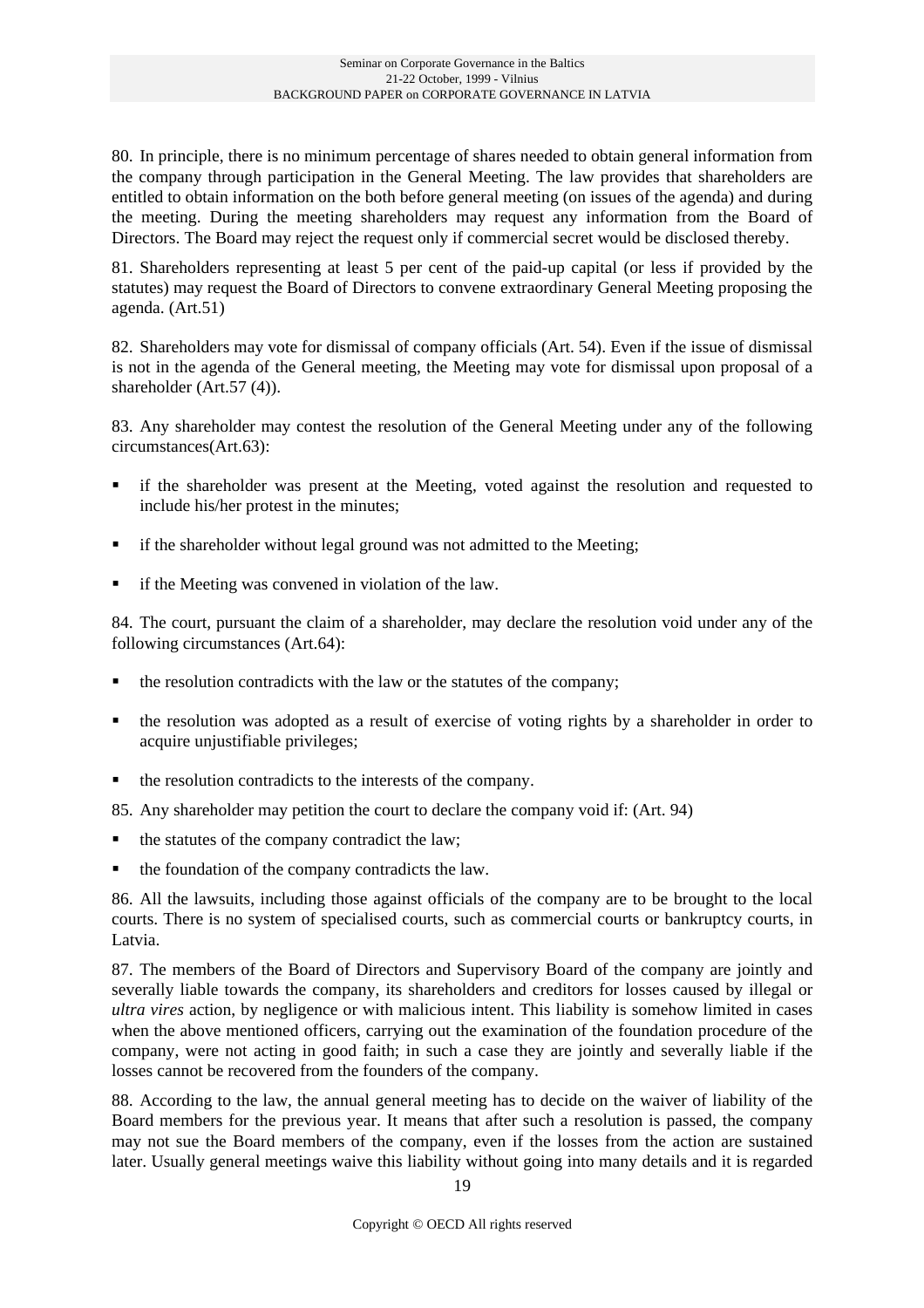just as a necessity to fulfil the requirements of the law, not as a protection mechanism. The new draft Commercial Code provides that the General Meeting may waive the liability of the Board of Directors members towards the company only for their specific actions, not in general for the whole period.

89. The auditors of the company are jointly and severally liable towards the company, its shareholders and creditors for losses caused by failure to carry out their tasks intentionally or due to negligence.

90. There are two mechanisms of protection of shareholders against intentional or negligent action by the company officials: (1) direct protection – a claim of a shareholder against officials; (2) indirect protection through the company – a claim of the company against its officials:

- The law provides for liability of Board of Directors and Supervisory Board members against the shareholders (Art. 96). It means that a shareholder may bring a claim against board members if the shareholder can prove the damage that resulted from illegal or negligent action of the board.
- It is also possible that the company brings a claim against company officials (Art. 100). The decision of the General Meeting passed by simple majority of votes, or a request by minority shareholders representing at least 10 per cent of the paid-up capital is required to bring the action.

91. A lawsuit against officials of the company can be triggered by simple majority of votes at the general Meeting or by request of minority shareholders representing at least 10 per cent of the paidup capital. This minority may nominate its representatives in the court case, but it is discretion of the court to confirm the representation (Art.100).

92. Waiver of the claim against or settlement with the officials is not allowed if there is an objection to it by minority shareholders representing at least 20 per cent of the paid-up capital (Art.100).

**BALANCE BETWEEN PROTECTION OF SHAREHOLDERS AND SMOOTH RUNNING OF THE COMPANY** 93. There are some balancing devices for the purpose to ensure the effective running of the company and possible obstacles to that created by shareholders misusing their rights.

94. One of such devices is the limitation period to the right of shareholders to propose amendments to the agenda of the General Meeting – 7 days after publication or receipt of announcement. (Art. 55). This ensures timely preparation and receipt of the agenda by all the shareholders.

95. Another mechanism is - if the court reject the claim by minority shareholders against the officials of the company, the minority shareholders who triggered the claim must cover the court expenses. In addition to that, if the person against whom the ungrounded claim was triggered has suffered damages, the shareholders who have triggered the claim are jointly and severally liable for the damages if they acted in bad faith or by gross negligence.

### **THE ROLE OF THE BOARD OF DIRECTORS**

#### **COMPOSITION OF THE BOARD OF DIRECTORS**

The limits to the size of joint stock companies are established by the law. The minimum number is 3 and the maximum  $-12$ . In practice most of the large public companies have the number in between 7-10.

96. There is no legal requirement to have representatives of employees, creditors or major clients on the Board of Directors. In practice there have been cases when a major creditor has been represented on the Board of Directors.

#### **CONSIDERATION OF MINORITY SHAREHOLDERS BY THE BOARD OF DIRECTORS**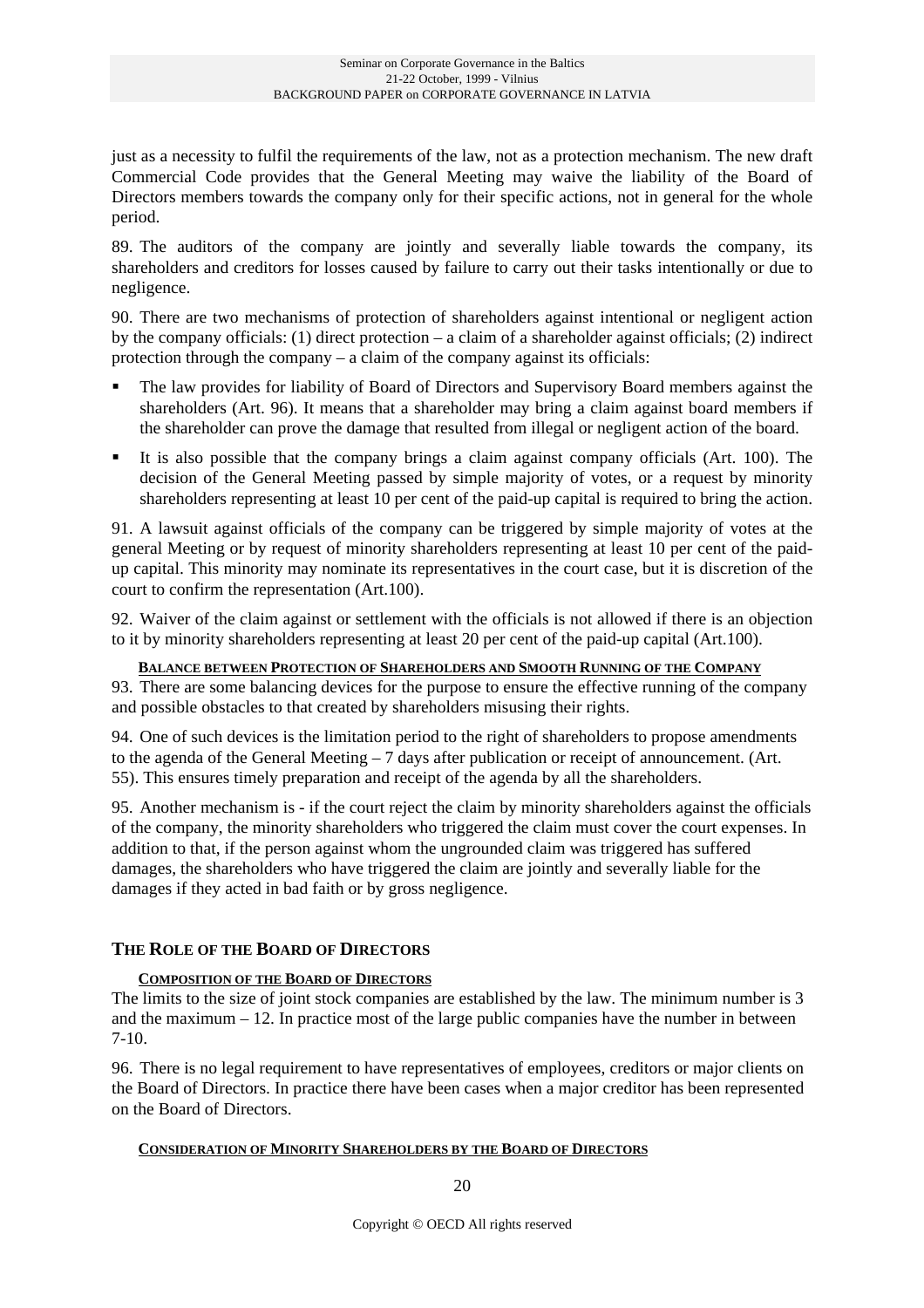97. Minority shareholders have the following rights to which the Board of Directors has to give consideration:

- to request the Board to convene extraordinary General Meeting of the Company within one month from such a request (Article 51 Paragraphs 1 and 3);
- within 7 days after the receipt of the notice on the General Meeting to request the Board to include any additional items in the agenda of the General Meeting; no specific form of such a request is required by the Law (Article 55 Paragraph 7);
- to request from the Board any information relevant to the issues included in the agenda of the General Meeting; such a request must be submitted to the Board not latter that 7 days before the date of the General Meeting; Board may reject the request only if commercial secrets are disclosed thereby and such a dispute between the Board and the Shareholder may be resolved by a resolution of the General Meeting (Article 57 Paragraph 5);
- 3 days from the date of the General Meeting to request the Board the list of shareholders entitled to participate in the General Meeting;
- to request the Board during the General Meeting the information on economic situation of the Company; the Board may reject the request only if such a disclosure may cause losses to the Company or it's contractual partners (Article 60 Paragraph 7);

#### **INTERLOCKING DIRECTORATES**

98. The law does not restrict a person to be a member of the Board of Directors of more than one company. The only device to protect the interests of the company is the limitations imposed by the General Meeting and disclosure requirements, as described in (1.4.) above.

99. Development of interlocking directorates is no a common practice in Latvia, although they sometimes do exist. Particularly these practices exist among holding companies and their subsidiaries.

#### **LIABILITY OF DIRECTORS**

100.The law provides that directors are liable towards the company, its shareholders and creditors for illegal, *ultra vires*, negligent or intentionally malicious action (see also 1.7. above).

101.Civil liability: directors are jointly and severally liable with all their property towards the company, its shareholders and creditors under above mentioned conditions.

102.The following penal sanctions provided for by the Criminal Law may be applicable to directors:

- Fraud (Art.177)
- Misappropriation of entrusted property (Art.179)
- Negligence (Art. 197)
- Commercial bribery (Art.199)
- Unlawful acquisition or disclosure of commercial secret (Art.200)
- Negligent and fraudulent bankruptcy (Art.213)

103.In principle the legal provisions of both civil and criminal liability of directors are acceptable, but they are practically not applied basically due to failure to provide sufficient evidence to be recognised by courts.

#### **ELECTION OF DIRECTORS AND THEIR FEES**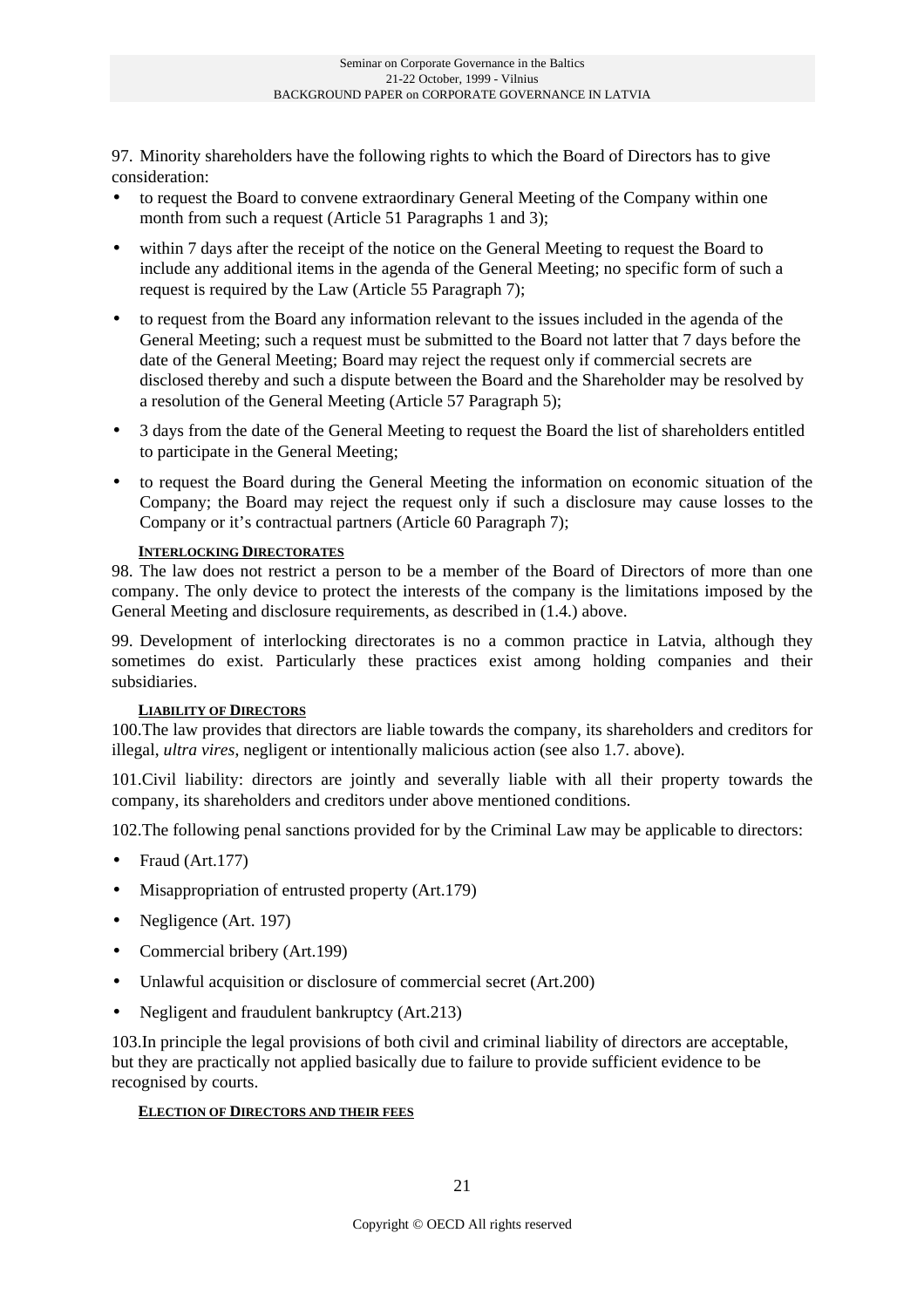104.The Board of directors is elected by simple majority of votes by the General Meeting, even though the Company has the Supervisory Board. This is different approach from what is used in other countries with two-layer system. It results in a smaller role of the Supervisory Board.

105.The cumulative voting does not exist, but there are amendments to the law drafted to provide for it.

106.Outside directors are allowed by the law, but after their appointment they have an obligation to buy shares of the company in the amount as provided by the statutes of the company.

107.Boards of internal audit and different committees are established by the General Meeting, therefore they are not subordinated to the Board of Directors.

108.Compensation may take form of stock options. Usually this is done in form of closed-issue shares that the acquirer may not alienate within six month from the date of subscription.

109.Directors' fees usually are not publicly disclosed, except state owned joint stock companies.

#### **REGULATION WITHIN THE AREA OF CORPORATE GOVERNANCE**

110.The main rules on corporate governance and the role of boards are included in the company law. The general company law sets rules for all types of both private and public companies. Law on Securities just provides for additional, usually just more specific, regulation for public companies.

111.There are no voluntary corporate government guidelines developed, nor have there been serious attempts to do it. In general self-regulation, if not backed by a legal act, is regarded to be rather inefficient instrument.

### **THE IMPORTANCE OF TRANSPARENCY AND DISCLOSURE**

112.The accounting law and law on annual accounts generally correspond to the systems used in western countries. For the time being, there are two developments taking place: first, the law on consolidated accounts is in the parliament for adoption; second, Latvian Accounting Standards, on the basis of International Accounting Standards, are being developed by the Sworn Accountants Board.

113.The present legislation on consolidated accounts provides for consolidation, if one company holds more than 50 per cent of equity in another company. There is no provision on multi-layer groups, only two-layer group is covered by this requirement.

114.The annual accounts must be audited by a licensed sworn accountant appointed by the General Meeting. This does not apply to small companies, where internal audit is sufficient. The accountant is liable for damage done by his/her negligent action or intentionally towards the company, its shareholders and creditors.

115.The annual accounts must be publicly disclosed by submitting them to the Enterprise Register. Any person is free to examine the registration file, or any documents contained in the file, of any company and to request copies thereof, officially certified by the Enterprise Register.

116.Any changes in the Statutes, Board of Directors, seat of the company must be disclosed by registration with the Enterprise register within 14 days after the changes have taken place. An administrative sanction of LVL 250 is provided for failure to comply with the disclosure requirement.

117.Ownership links among the companies is rather difficult to monitor. There are two possibilities: first, monitoring through disclosed consolidated accounts; second, monitoring through research in Enterprise Register by examining registration files of different companies. The first approach at the present moment does not give a complete picture because, as described above, only holding more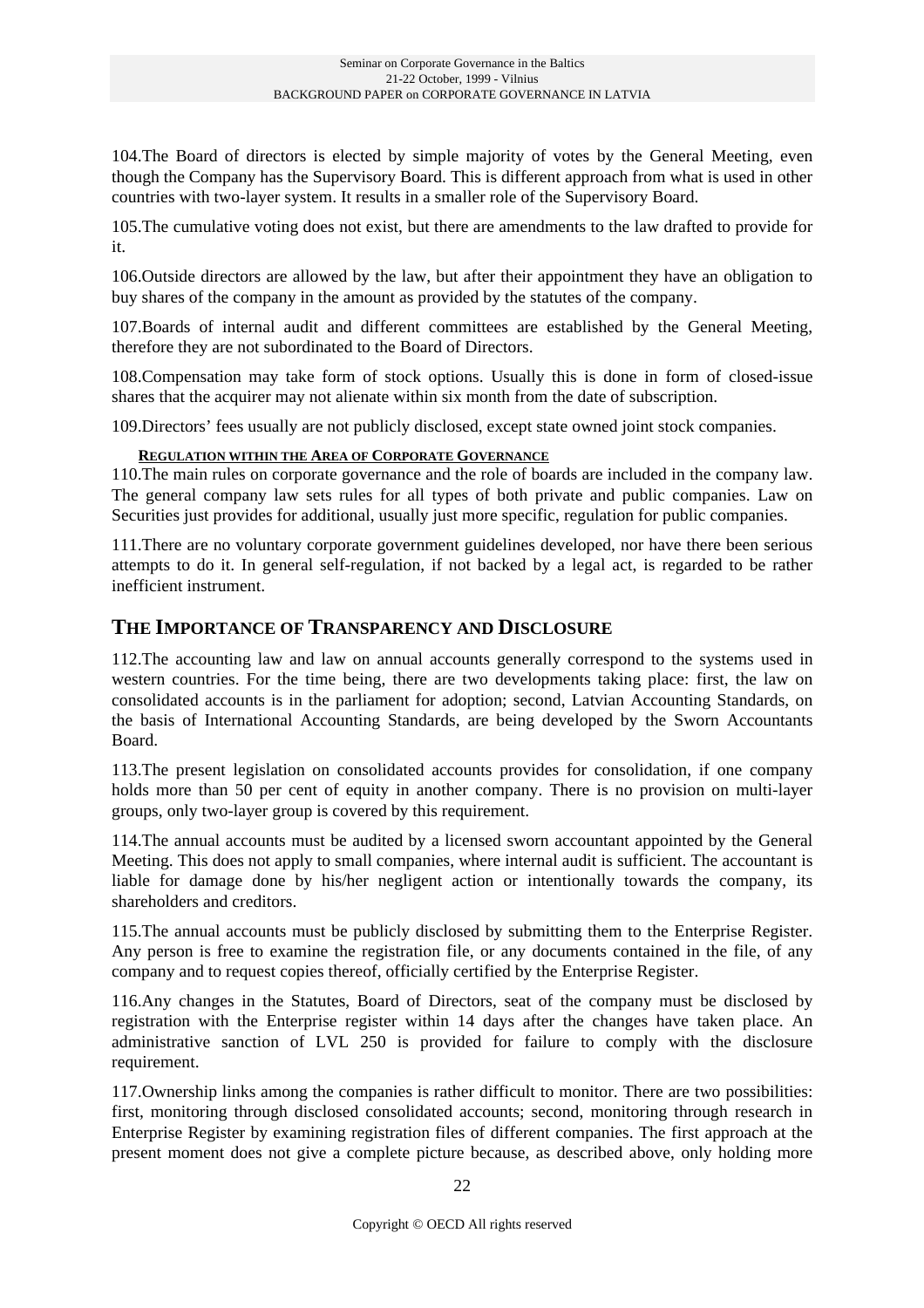than 50 per cent of equity by another company is the criterion for preparation of consolidated accounts. The second method is very time consuming. The draft Commercial Code provides that the decisive influence, if there is such, must be disclosed as a separate item in the registration file of a company.

## **PART IV. POLICY CONCLUSIONS**

118.The financial crisis did not affect corporate governance in general. The main consequence of the crisis has impaired the general financial situation of many enterprises, which resulted in rather serious problems in the state budget. Therefore the main activities of the Government were oriented towards solution of the budget problems, not to other related issues.

119.Latvia's capital market and corporate government environment remain firmly in the emerging markets category with all the problems that entails. For example just recently the Securities Market Commission invoked a regulation requiring shareholders which have acquired more than 50% of a company's shares to offer to buy out the remaining shareholders or else divest itself of some given proportion of shares. This has been applied to SEB's recently acquired majority shareholding in Unibanka. Since the stipulated share price is much above the market price for Unibanka shares this has come as an unpleasant surprise to SEB and is interpreted in the Latvian press as a gift to some Unibanka minority shareholders.

120.At the same time, it is also recognised that existing laws fail to fully protect the interests of minority shareholders and changes are in process to remedy this – especially in the ability of minority shareholders to elect representatives to management and supervisory boards. These moves are to be welcomed. The draft Commercial Code, settling many problematic issues has been developed, approved by the Cabinet of Ministers and passed at the first reading by the Saeima (the Parliament).

121.The reform undertaken by the adoption of the draft Commercial Code envisages some important changes in corporate governance. First of all, it provides for better protection of shareholders by establishing general pre-emption rights for new issues of shares and clarifying some issues that created misinterpretations and, sometimes, misuse of unclear legal provisions. The reform is directed also toward better protection of minority shareholders.

122.The role of the disclosed information about companies and their management has been clarified and legal consequences of publicly disclosed information is better determined in the new draft Commercial Code. It will provide for better protection of third parties dealing with Latvian companies.